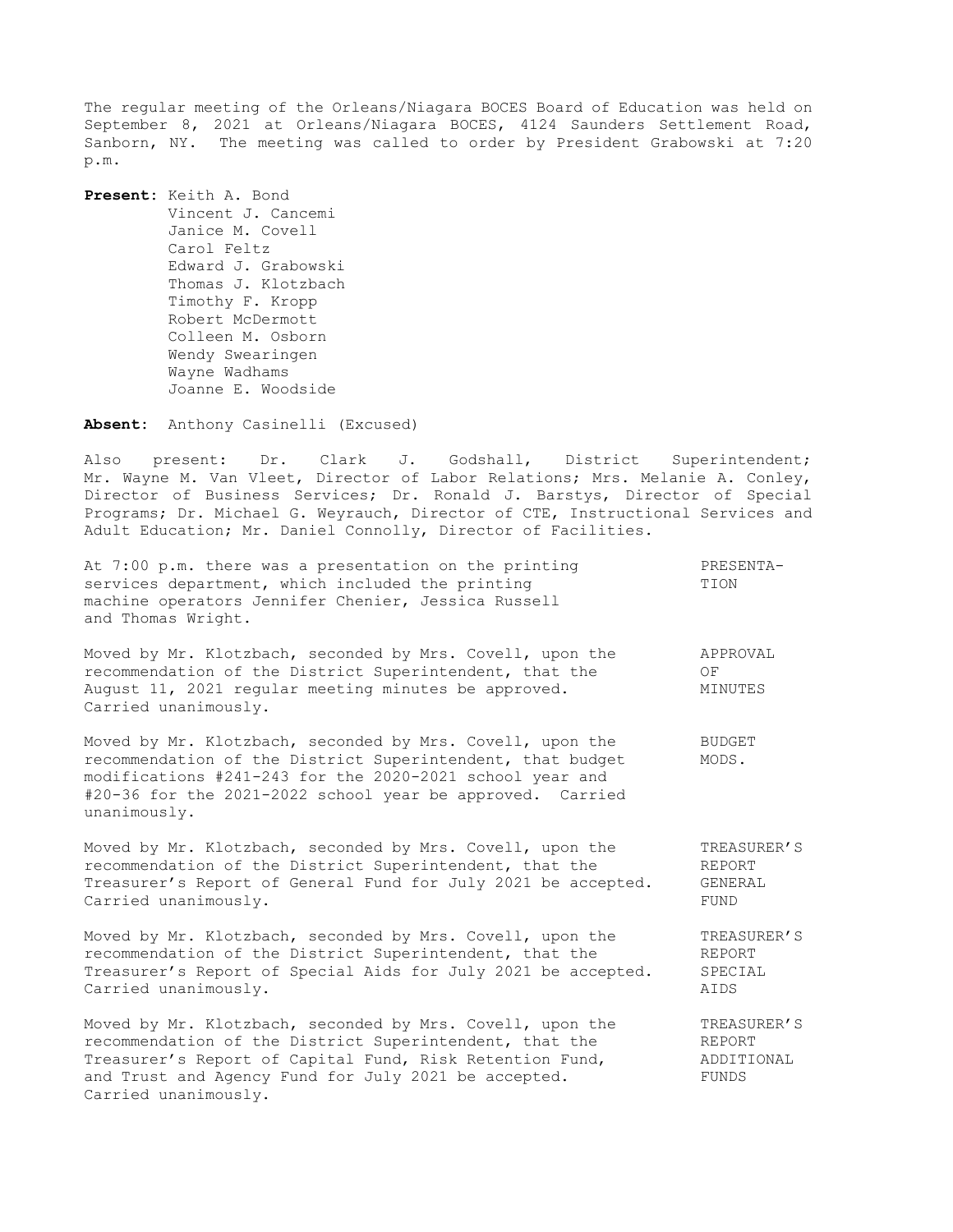Moved by Mr. Klotzbach, seconded by Mrs. Covell, upon the BUDGET Moved by Mr. Klotzbach, seconded by  $n_1$  and  $n_2$  are secondent, that the STATUS<br>recommendation of the District Superintendent, that the STATUS Budget Status Report by service program be accepted. REPORT Carried unanimously.

Dr. Godshall said it was a great start to the school year. SUPERIN-He said we need to survey staff to determine who is TENDENT vaccinated against COVID-19. He spoke positively about COMMENTS the backpack program that the adult education program located at Holy Trinity Parish in Medina recently organized. He said there is concern over the in-person NYSSBA annual convention and exposition in New York City in October 2021 due to COVID-19. Dr. Godshall reminded the board members that there are two individuals, Matthew Kennedy and Linda Hoffman, vying for a two-year term as NYSSBA Area 1 Director.

**Career Education:** An update was provided. BOARD Facilities: An update was provided. The set of the community of the community of  $\sim$ **Public Relations**: Lisa Bielmeier has completed school REPORTS calendars, brochures and newsletters for component school districts and BOCES. **Legislation**: Mr. Klotzbach spoke about the proposed 2021 NYSSBA bylaws and resolutions. **Audit**: External auditors were at BOCES last week.

Moved by Mrs. Osborn, seconded by Mr. Klotzbach, that **VOTE FOR** the Orleans/Niagara BOCES cast a vote to elect **Matthew** NYSSBA **Kennedy, North Tonawanda, NY**, to the position of New AREA 1 York State School Boards Association Area 1 Director, The DIRECTOR term of January 1, 2022 through December 31, 2023. Carried unanimously.

Moved by Mr. Klotzbach, seconded by Mr. McDermott, The Manuel BID AWARD upon the recommendation of the District Superintendent, CO/OP that the Board of Education accept the bids received **ELECTRICITY** for Co/Op Electricity Commodity. Carried unanimously. COMMODITY

Moved by Mr. Klotzbach, seconded by Mr. McDermott, upon the recommendation of the District Superintendent, that the bid for Co/Op Electricity Commodity be awarded to the following low responsible bidder at an Indexed Based Adder option for the duration of one year:

## **New Wave Energy Corporation 410 Main St. Buffalo, NY 14202**

At the indexed adder rates of SC1 at \$0.00944, SC2D at \$0.00873 and SC3S at \$0.00777 and SC2 NYSED at \$0.00885 per kwh used. (SC1-Lighting, SC2D-Small Commercial and SC3-Large Commercial.) Carried unanimously.

Moved by Mr. Klotzbach, seconded by Mr. Kropp, upon BID the recommendation of the District Superintendent, THE REJECTION that the Board of Education reject the bid awarded TECHNOLOGY for Technology Computer Supplies. Carried unanimously. COMPUTER

REJL<br>TECHNOLU<br>COMPUTER<br>SUPPLIES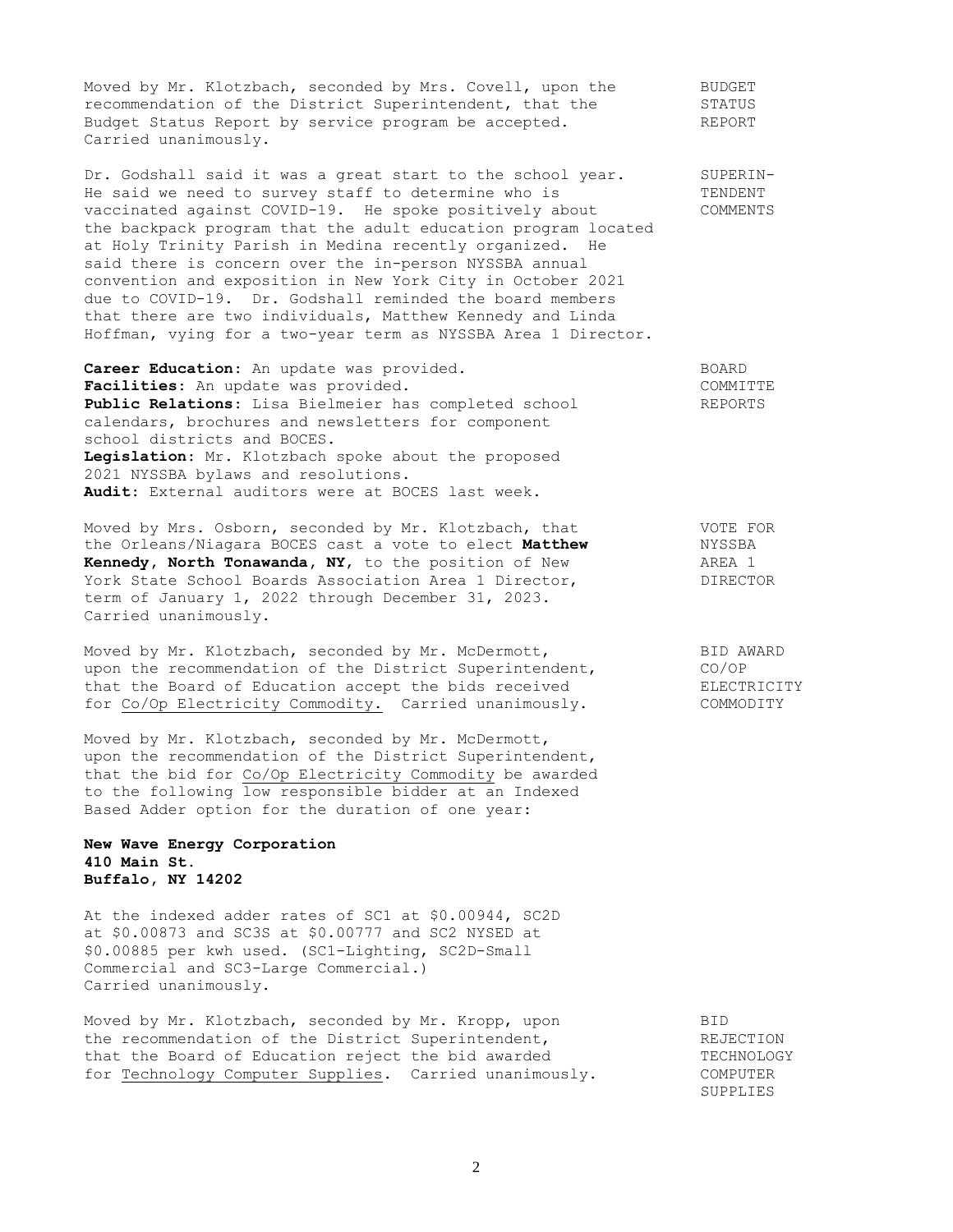Moved by Mr. Klotzbach, seconded by Mr. Kropp, upon the recommendation of the District Superintendent, that the bid for Technology Computer Supplies be rejected citing web pricing is less expensive than bid pricing.

**B & H Photo Video \$7,000.91 420 Ninth Avenue New York, NY 10001-1644**

## **TOTAL \$7,000.91**

Carried unanimously.

Moved by Mr. Cancemi, seconded by Mr. McDermott, upon EXTRA the recommendation of the District Superintendent, The CLASSROOM that the quarterly extra classroom activity fund activity fund report for the period of April 1, 2021 through FUND June 30, 2021, be accepted for the Orleans CTEC. REPORT Carried unanimously.

Moved by Mr. Cancemi, seconded by Mr. McDermott, that CONTRACT the Orleans/Niagara BOCES hereby approves the contract WITH with Habitat for Humanity Buffalo, dated September 1, THABITAT 2021, as submitted, and the Board authorizes the Board FOR President, the District Superintendent, and/or his HUMANITY designee to sign the contract upon approval by the (BUFFALO) BOCES' general counsel and containing any revisions as approved by the BOCES' general counsel. Carried unanimously.

Moved by Mr. Klotzbach, seconded by Mrs. Covell, that CONTRACT the Orleans/Niagara BOCES hereby approves the contract WITH with Troy and Banks, Inc., as submitted, and the Board TROY authorizes the Board President, the District AND Superintendent, and/or his designee to sign the contract BANKS, upon approval by the BOCES' general counsel and INC. containing any revisions as approved by the BOCES' general counsel. Carried unanimously.

Moved by Mr. Klotzbach, seconded by Mrs. Osborn, that CLINICAL<br>the Orleans/Niagara BOCES hereby approves the contract FIELDWORD<br>with Daemen Collors details the Orleans/Niagara BOCES hereby approves the contract FIELDWORK with Daemen College, dated August 12, 2021, as submitted, AGREEMENT and the Board authorizes the Board President, the District WITH Superintendent, and/or his designee to sign the contract DAEMEN upon approval by the BOCES' general counsel and containing COLLEGE any revisions as approved by the BOCES' general counsel. Carried unanimously.

Moved by Mr. Klotzbach, seconded by Mrs. Osborn, upon the RESIGNATION recommendation of the District Superintendent, that the C. BARNES resignation of **Cassandra Barnes, Coordinator**, be accepted effective at the end of the day on September 23, 2021. Carried unanimously.

Moved by Mr. Klotzbach, seconded by Mrs. Osborn, upon the RESIGNATION recommendation of the District Superintendent, that the E. DICANIO resignation of **Elizabeth DiCanio, School Counselor,** be accepted effective at the end of the day on August 24, 2021. Carried unanimously.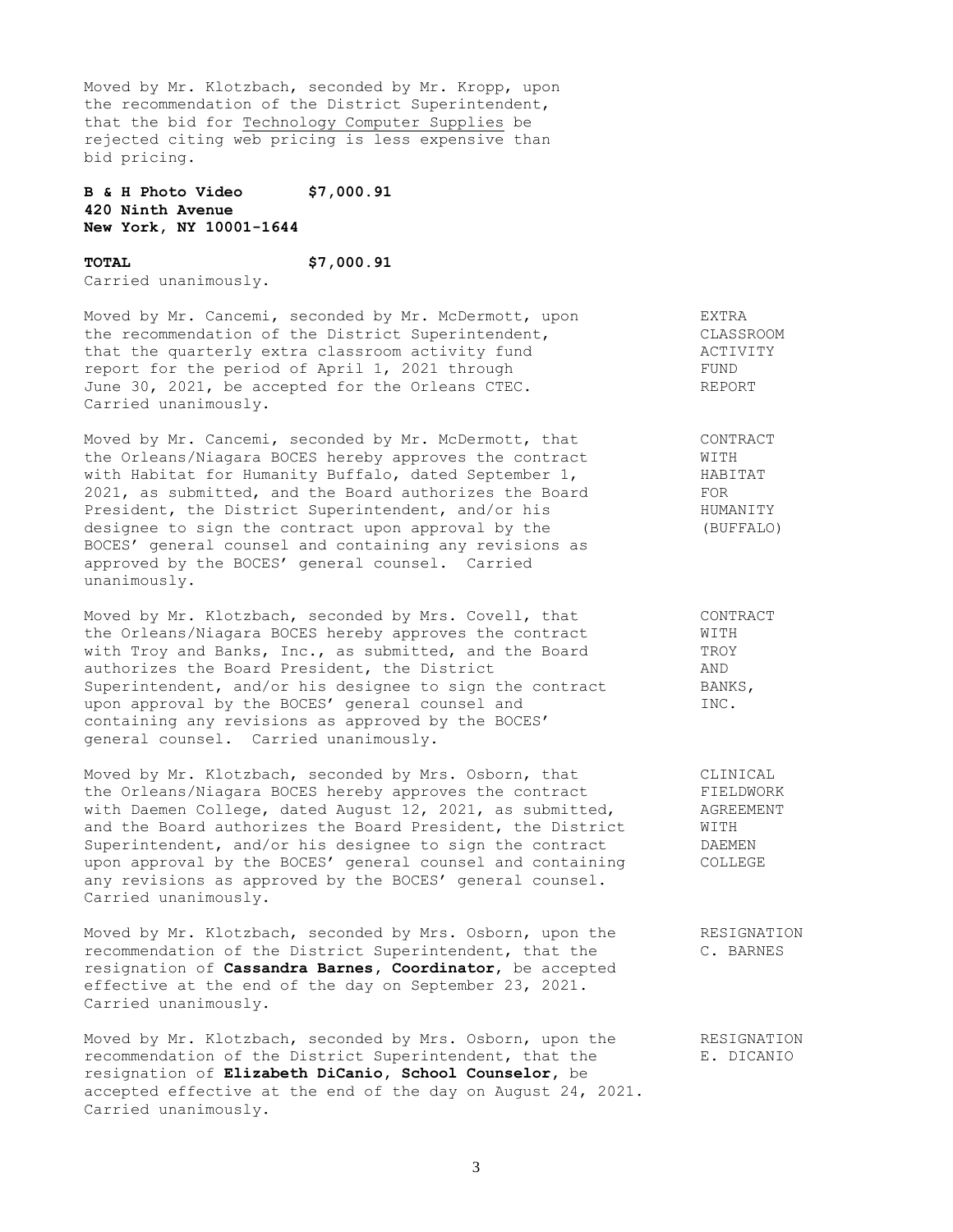Moved by Mr. Klotzbach, seconded by Mrs. Osborn, upon the RESIGNATION recommendation of the District Superintendent, that the E. MATISZ resignation of **Elizabeth Matisz, General Special Education Teacher,** be accepted effective at the end of the day on August 31, 2021. Carried unanimously.

Moved by Mr. Klotzbach, seconded by Mrs. Osborn, upon the RESIGNATION recommendation of the District Superintendent, that the  $J.$  BRIGGS resignation of **Jerastaysia Briggs, Teacher Aide (Personal Care)**, be accepted effective at the end of the day on August 31, 2021. Carried unanimously.

Moved by Mr. Klotzbach, seconded by Mrs. Osborn, upon the RESIGNATION recommendation of the District Superintendent, that the MARINACCIO resignation of **Jamilyn Marinaccio, Teacher Aide (Special Education),** be accepted effective at the end of the day on September 8, 2021. Carried unanimously.

Moved by Mr. Klotzbach, seconded by Mrs. Osborn, upon the RESIGNATION recommendation of the District Superintendent, that the WISNIEWSKI resignation of **Rene Wisniewski, Teacher Aide (Special Education)**, be accepted effective August 25, 2021. Carried unanimously.

Moved by Mr. Klotzbach, seconded by Mrs. Osborn, upon the RESIGNATION recommendation of the District Superintendent, that the WRIGHT resignation of **Katelyn Wright, Teacher Aide (Special Education),** be accepted effective September 1, 2021. Carried unanimously.

Moved by Mr. Klotzbach, seconded by Mrs. Osborn, that RESCISSION<br>the appointment of the following individuals as **Teacher** OF the appointment of the following individuals as **Teacher** Aide (Personal Care), effective September 1, 2021 APPOINTMENT through June 30, 2022, approved at the June 9, 2021 board meeting, be rescinded.

**Samantha Fitzgerald Lisa Mueller Cheryl Orlikowski Rebecca Rinker** Carried unanimously.

Moved by Mr. Klotzbach, seconded by Mr. McDermott, upon POSITION the recommendation of the District Superintendent, that **INCREASE** the job classification of **Account Clerk Typist**, be increased by 1.0 FTE, effective August 23, 2021. Carried unanimously.

Moved by Mr. Klotzbach, seconded by Mr. McDermott, upon POSITION the recommendation of the District Superintendent, that DECREASE the job classification of **Keyboard Specialist**, be decreased by 1.0 FTE, effective August 23, 2021. Carried unanimously.

Moved by Mr. Cancemi, seconded by Mr. Klotzbach, upon and APPOINTMENT<br>the recommendation of the District Superintendent, that CERT. PROB. the recommendation of the District Superintendent, that **Marilyn Sawyer, Tonawanda, NY,** who holds emergency M. SAWYER COVID-19 certification in students with disabilities grades 1-6, is hereby appointed to probationary status in the tenure area of **General Special Education**, in accordance with the agreement between the Orleans/Niagara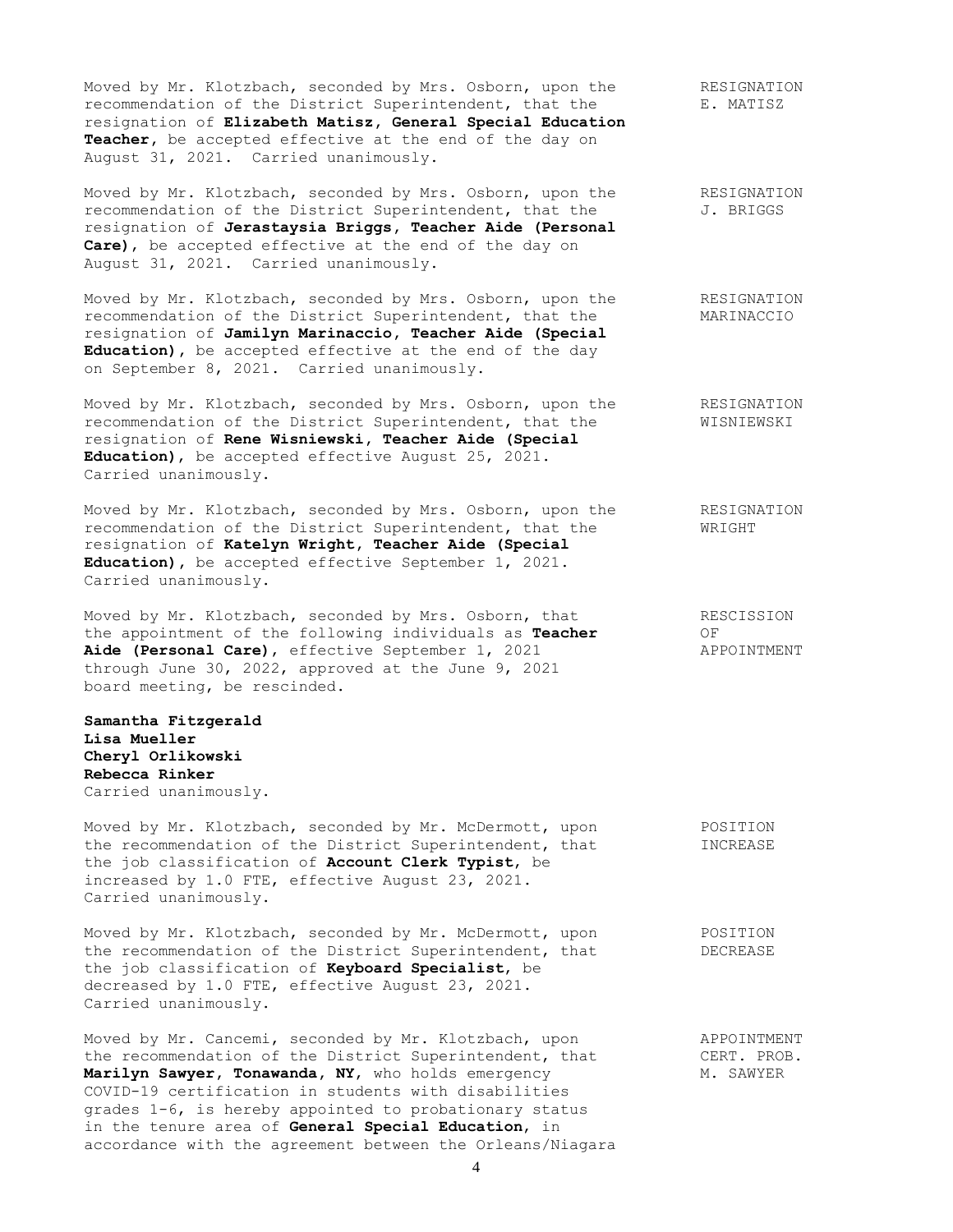BOCES and the Orleans/Niagara BOCES Teachers' Association, effective September 1, 2021 until the end of the day on August 31, 2025, at a salary of NPC 1 (\$41,500). Eligibility for consideration for tenure at the end of the probationary period shall be contingent upon the employee's attainment of a composite or overall Annual Professional Performance Review (APPR) rating of either "effective or highly effective" in three (3) year of preceding four (4) years. Additionally, if the employee receives a composite or overall annual APPR rating of "ineffective" in the final year of the probationary period, then she shall not be eligible for tenure at that time. Carried unanimously.

Moved by Mr. Cancemi, seconded by Mr. Klotzbach, upon APPOINTMENT the recommendation of the District Superintendent, that CERT. PROB. **Greta Littman, Lockport, NY**, who holds emergency G. LITTMAN COVID-19 certification in students with disabilities grades 1-6, is hereby appointed to probationary status in the tenure area of **General Special Education**, in accordance with the agreement between the Orleans/Niagara BOCES and the Orleans/Niagara BOCES Teachers' Association, effective September 1, 2021 until the end of the day on August 31, 2025, at a salary of NPC 1 (\$41,500). Eligibility for consideration for tenure at the end of the probationary period shall be contingent upon the employee's attainment of a composite or overall Annual Professional Performance Review (APPR) rating of either "effective or highly effective" in three (3) year of preceding four (4) years. Additionally, if the employee receives a composite or overall annual APPR rating of "ineffective" in the final year of the probationary period, then she shall not be eligible for tenure at that time. Carried unanimously.

Moved by Mr. Cancemi, seconded by Mr. Klotzbach, upon APPOINTMENT the recommendation of the District Superintendent, that CERT. PROB. **Natalie Piciulo, Amherst, NY,** who holds professional M. PICIULO certification in students with disabilities birth-grade 2 and students with disabilities grades 1-6, is hereby appointed to probationary status in the tenure area of **General Special Education**, in accordance with the agreement between the Orleans/Niagara BOCES and the Orleans/Niagara BOCES Teachers' Association, effective September 1, 2021 until the end of the day on August 31, 2025, at a salary of PC 3 (\$48,200) plus annual master's degree stipend (\$1,200). Eligibility for consideration for tenure at the end of the probationary period shall be contingent upon the employee's attainment of a composite or overall Annual Professional Performance Review (APPR) rating of either "effective or highly effective" in three (3) year of preceding four (4) years. Additionally, if the employee receives a composite or overall annual APPR rating of "ineffective" in the final year of the probationary period, then she shall not be eligible for tenure at that time. Carried unanimously.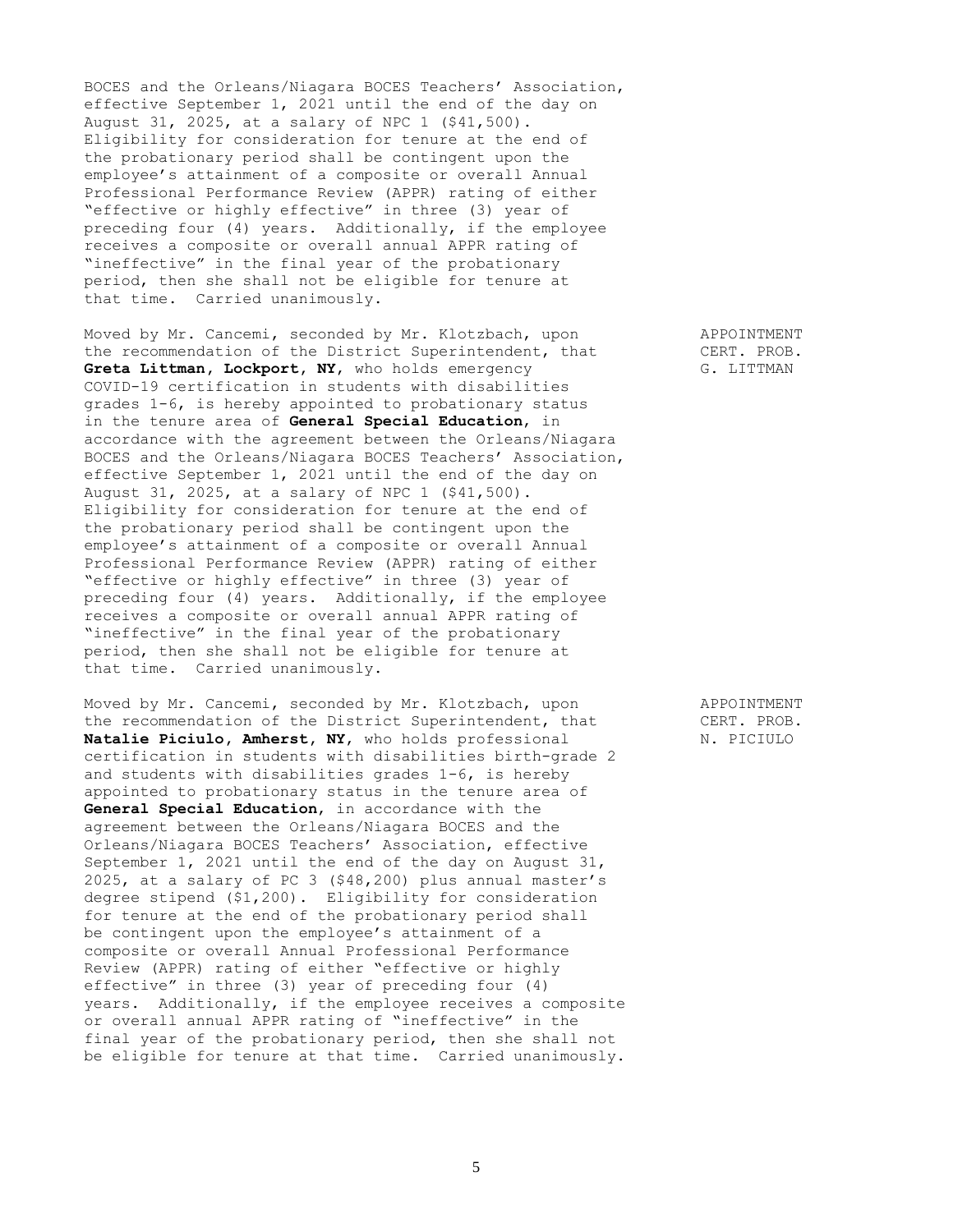Moved by Mr. Cancemi, seconded by Mr. Klotzbach, upon the APPOINTMENT recommendation of the District Superintendent, that **Laura** CERT. PROB.<br>Terranova-Hamilton, Middleport, NY, who holds professional TERRANOVA-Terranova-Hamilton, Middleport, NY, who holds professional certification in students with disabilities birth-grade 2 HAMILTON and students with disabilities grades 1-6, is hereby appointed to probationary status in the tenure area of **General Special Education**, in accordance with the agreement between the Orleans/Niagara BOCES and the Orleans/Niagara BOCES Teachers' Association, effective September 1, 2021 until the end of the day on August 31, 2025, at a salary of PC 4 (\$49,000) plus annual master's degree stipend (\$1,200). Eligibility for consideration for tenure at the end of the probationary period shall be contingent upon the employee's attainment of a composite or overall Annual Professional Performance Review (APPR) rating of either "effective or highly effective" in three (3) year of preceding four (4) years. Additionally, if the employee receives a composite or overall annual APPR rating of "ineffective" in the final year of the probationary period, then she shall not be eligible for tenure at that time. Carried unanimously.

Moved by Mr. Cancemi, seconded by Mr. Klotzbach, upon the APPOINTMENT recommendation of the District Superintendent, that CERT. PROB. **Samantha Kurdziel, Tonawanda, NY,** who holds initial S. KURDZIEL certification in students with disabilities grades 1-6, is hereby appointed to probationary status in the tenure area of **General Special Education**, in accordance with the agreement between the Orleans/Niagara BOCES and the Orleans/Niagara BOCES Teachers' Association, effective September 1, 2021 until the end of the day on August 31, 2025, at a salary of NPC 1 (\$41,500). Eligibility for consideration for tenure at the end of the probationary period shall be contingent upon the employee's attainment of a composite or overall Annual Professional Performance Review (APPR) rating of either "effective or highly effective" in three (3) year of preceding four (4) years. Additionally, if the employee receives a composite or overall annual APPR rating of "ineffective" in the final year of the probationary period, then she shall not be eligible for tenure at that time. Carried unanimously.

Moved by Mr. Cancemi, seconded by Mr. Klotzbach, upon the APPOINTMENT recommendation of the District Superintendent, that CERT. PROB. **Timothy Lavin, Tonawanda, NY,** who holds permanent T. LAVIN certification in special education grades K-12, is hereby appointed to probationary status in the tenure area of **General Special Education**, in accordance with the agreement between the Orleans/Niagara BOCES and the Orleans/Niagara BOCES Teachers' Association, effective September 15, 2021 until the end of the day on September 14, 2025, at a salary of PC 9 (\$54,500) plus annual master's degree (\$1,200) to be pro-rated. Eligibility for consideration for tenure at the end of the probationary period shall be contingent upon the employee's attainment of a composite or overall Annual Professional Performance Review (APPR) rating of either "effective or highly effective" in three (3) year of preceding four (4) years. Additionally, if the employee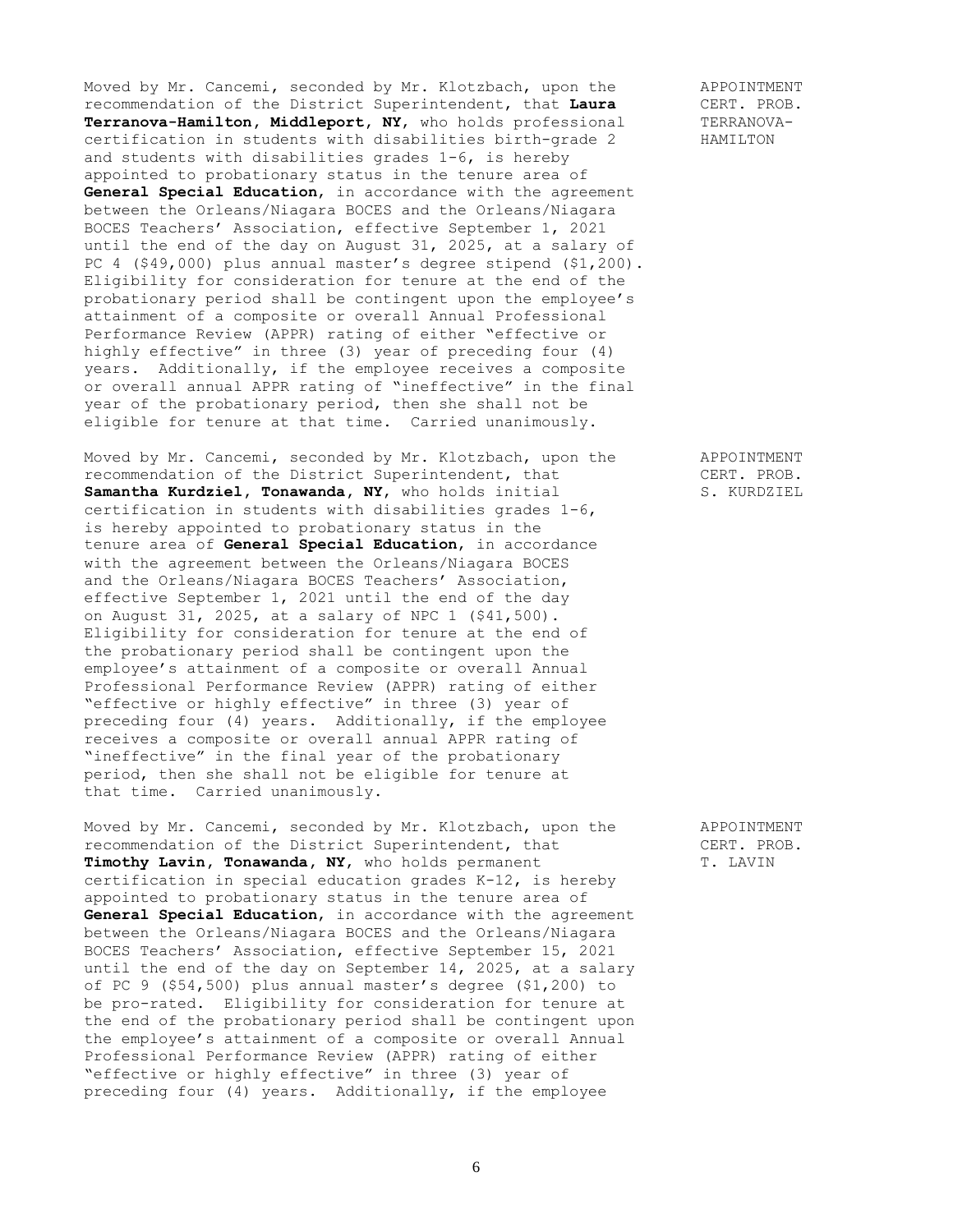receives a composite or overall annual APPR rating of "ineffective" in the final year of the probationary period, then he shall not be eligible for tenure at that time. Carried unanimously.

Moved by Mr. Cancemi, seconded by Mr. Klotzbach, upon the APPOINTMENT recommendation of the District Superintendent, that CERT. PROB. Katelynn Lang, Depew, NY, who holds initial certification K. LANG in speech and language disabilities, is hereby appointed to probationary status in the tenure area of **Speech Hearing and Handicapped**, in accordance with the agreement between the Orleans/Niagara BOCES and the Orleans/Niagara BOCES Teachers' Association, effective September 1, 2021 until the end of the day on August 31, 2025, at a salary of NPC 2 (\$42,000) plus annual master's degree (\$1,200). Carried unanimously.

Moved by Mr. Cancemi, seconded by Mr. Klotzbach, upon the APPOINTMENT recommendation of the District Superintendent, that **Julia** CERT. PROB. **Santangelo, Lockport, NY,** who holds initial certification SANTANGELO in speech and language disabilities, is hereby appointed to probationary status in the tenure area of **Speech Hearing and Handicapped**, in accordance with the agreement between the Orleans/Niagara BOCES and the Orleans/Niagara BOCES Teachers' Association, effective September 1, 2021 until the end of the day on August 31, 2025, at a salary of NPC 1 (\$41,500) plus annual master's degree (\$1,200). Carried unanimously.

Moved by Mr. Cancemi, seconded by Mr. Klotzbach, upon the APPOINTMENT recommendation of the District Superintendent, that CERT. PROB. Stephanie Walker, East Amherst, NY, who holds provisional S. WALKER certification in school counselor, is hereby appointed to probationary status in the tenure area of **School Counselor**, in accordance with the agreement between the Orleans/Niagara BOCES and the Orleans/Niagara BOCES Teachers' Association, effective September 1, 2021 until the end of the day on August 31, 2024, at a salary of PC 6 (\$51,000) plus annual master's degree (\$1,200). Carried unanimously.

Moved by Mr. Cancemi, seconded by Mr. Klotzbach, upon the APPOINTMENT recommendation of the District Superintendent, that **Megan** CERT. PROB. **Starner, Buffalo, NY,** who will apply for provisional M. STARNER certification as school social worker, is hereby appointed to probationary status in the tenure area of **Instructional Support Services in Special Education**, in accordance with the agreement between the Orleans/Niagara BOCES and the Orleans/Niagara BOCES Teachers' Association, effective September 27, 2021 until the end of the day on September 26, 2025, at a salary of NPC 3 (\$43,000) plus annual master's degree (\$1,200) to be pro-rated. Carried unanimously.

Moved by Mr. Klotzbach, seconded by Mrs. Osborn, upon the APPOINTMENT recommendation of the District Superintendent, that ADULT/ **Clement Hutchinson, Jr., Buffalo, NY,** be appointed to serve CONTINUING in the adult/continuing education program in the full-time EDUCATION position of **Adult/Continuing Education Skilled Trades** HUTCHINSON **Specialist**, at an annual eleven-month basis salary of \$50,000.00, to be pro-rated, effective August 25, 2021 through June 30, 2022, unless terminated sooner. The individual shall be eligible for enrollment in health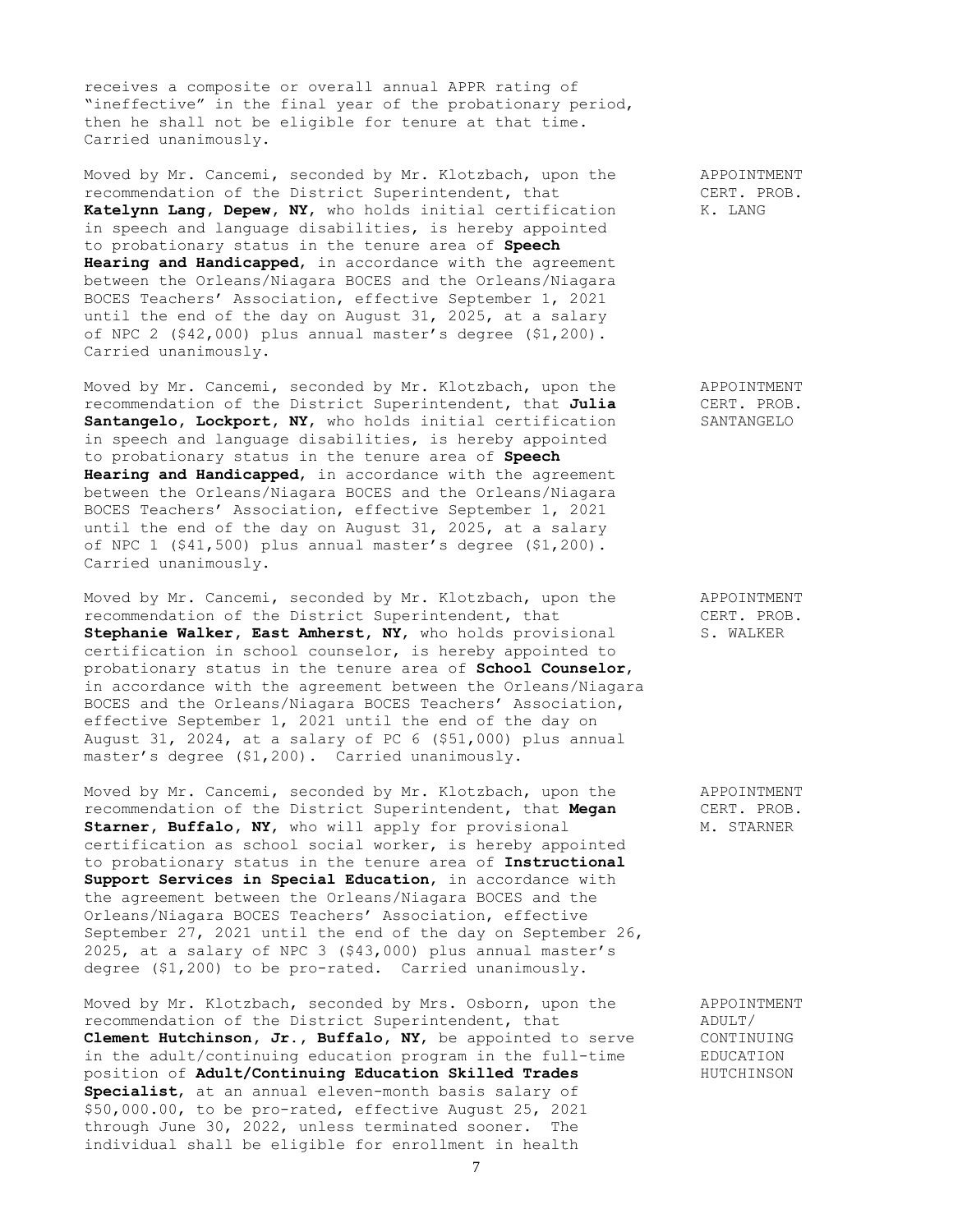insurance coverage (single person, two-person or family coverage, as applicable), with BOCES premium contributions capped at fifty percent (50%) of the applicable premium in effect for the single-person managed care (Point of Service) plan or High Deductible Health Plan (HDHP), provided that the eligibility requirements of the health insurance plan are satisfied and fulfilled. The individual shall receive holidays and recesses pursuant to the teacher calendar and will be required to work twenty (20) days during the months of July and August (if reappointed). The individual shall be eligible for two (2) days of personal business leave per fiscal year. The individual shall receive up to seven (7) days of sick leave per fiscal year (to be pro-rated for actual time worked). The individual shall be permitted to use sick leave for personal illness or immediate family illness (parent, spouse, or child). He shall be eligible for bereavement leave for immediate family as approved by the District Superintendent or designee. The District Superintendent is authorized to approve non-bereavement emergency leave. If approved, such paid leave shall be deducted from the employee's sick leave accrual. The individual shall be permitted to carry over sick days each fiscal year (if reappointed). The individual shall be eligible for enrollment in a flexible spending plan under Internal Revenue Code Section 125. The terms and conditions of employment, and the terms and provisions of this resolution, shall be administered by the District Superintendent. Terms and conditions of employment are subject to change. Carried unanimously.

Moved by Mr. Klotzbach, seconded by Mrs. Osborn, upon APPOINTMENT the recommendation of the District Superintendent, that MENTOR pursuant to the Orleans/Niagara BOCES mentoring program plan and regulations of the Commissioner of Education (8 NYCCR Sections 80.34(b)(2) and 100.2 (dd)), that the following individual(s) be appointed to serve as a Mentor, with the effective dates indicated below, unless terminated sooner, at a stipend of \$500 for the school year (to be pro-rated if an individual's service as a Mentor commences after September 1, 2021 or is discontinued prior to June 30, 2022). The appointment of the individual(s) is contingent upon their participation in any required training as scheduled by the BOCES.

| Name                 | <b>Effective Dates</b> |
|----------------------|------------------------|
| Scott Brauer         | $9/1/21 - 6/30/22$     |
| Eric Farrell         | $9/1/21 - 6/30/22$     |
| Jared Karas          | $9/1/21 - 6/30/22$     |
| Michael Schultz      | $9/1/21 - 6/30/22$     |
| <b>Julie Smith</b>   | $9/1/21 - 6/30/22$     |
| Carried unanimously. |                        |

Moved by Mr. Klotzbach, seconded by Mrs. Osborn, upon the APPOINTMENT recommendation of the District Superintendent, that NON-CERT. **Cheryl Orlikowski, Lockport, NY,** be appointed to the PROB. position of **Teacher Aide (Special Education)**, effective **ORLIKOWSKI** September 1, 2021, to serve a 52-week probationary period, at an annual full-time salary of \$18,976.00. The individual shall be permitted to carryover 130 days of accumulated sick leave. Carried unanimously.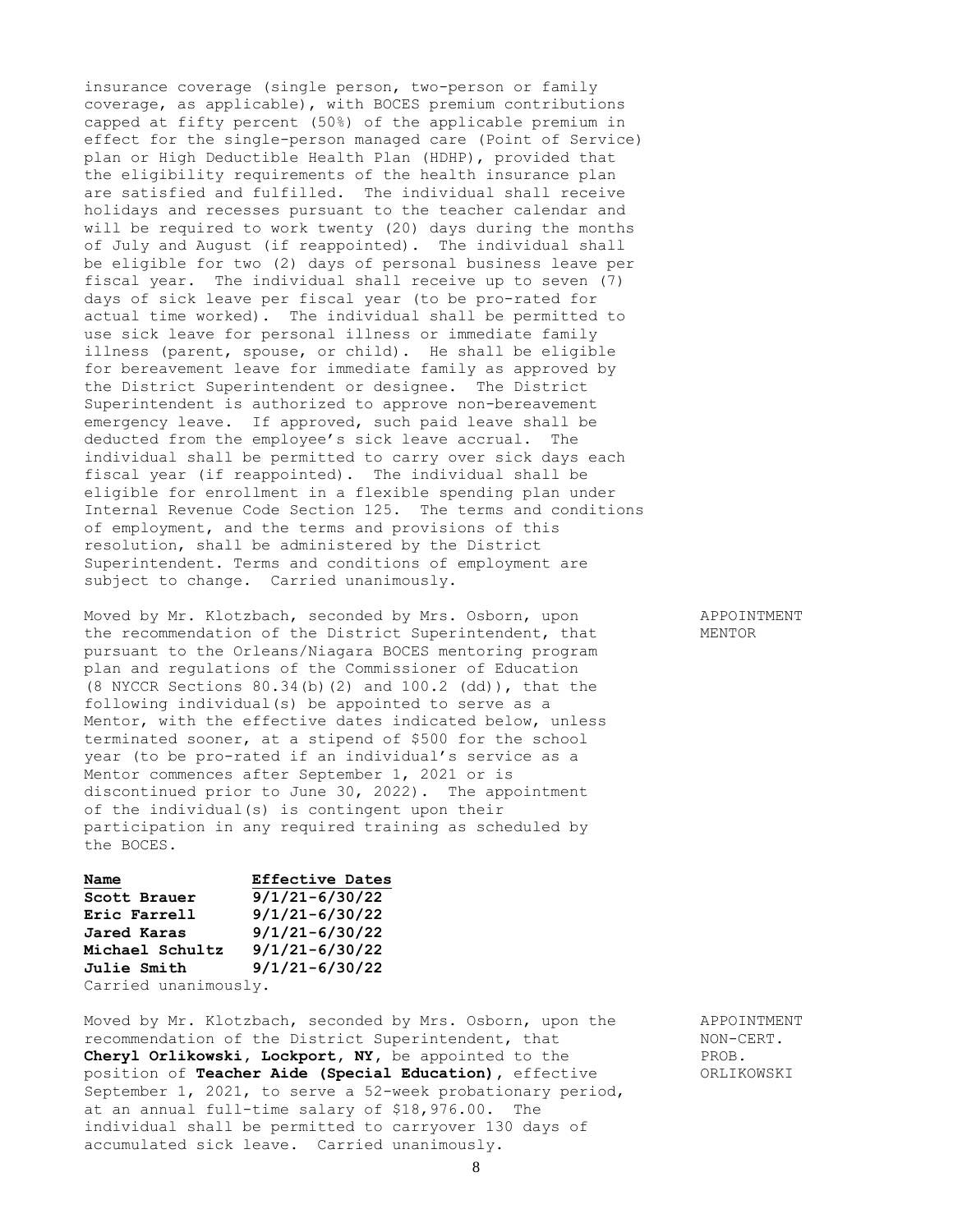Moved by Mr. Klotzbach, seconded by Mrs. Osborn, upon the APPOINTMENT<br>recommendation of the District Superintendent, that MON-CERT. recommendation of the District Superintendent, that **Rebecca Rinker, Medina, NY,** be appointed to the position PROB. of **Teacher Aide (Special Education)**, effective September 1, R. RINKER 2021, to serve a 52-week probationary period, at an annual full-time salary of \$18,976.00. The individual shall be permitted to carryover 40.5 days of accumulated sick leave. Carried unanimously.

Moved by Mr. Klotzbach, seconded by Mrs. Osborn, upon the APPOINTMENT recommendation of the District Superintendent, that **Lisa** NON-CERT. **Mueller, Niagara Falls, NY,** be appointed to the position PROB. of **Teacher Aide (Special Education),** effective September 1, L. MUELLER 2021, to serve a 52-week probationary period, at an annual full-time salary of \$18,720.00. The individual shall be permitted to carryover 4.5 days of accumulated sick leave. Carried unanimously.

Moved by Mr. Klotzbach, seconded by Mrs. Osborn, upon the APPOINTMENT recommendation of the District Superintendent, that NON-CERT. **Taj-Nique Cole, Niagara Falls, NY,** be appointed to the PROB. position of **Teacher Aide (Special Education)**, effective T. COLE September 1, 2021, to serve a 52-week probationary period, at an annual full-time salary of \$18,300.00. Carried unanimously.

Moved by Mr. Klotzbach, seconded by Mrs. Osborn, upon the APPOINTMENT recommendation of the District Superintendent, that **Audrey** NON-CERT. **DeWeen, Niagara Falls, NY,** be appointed to the position of PROB.<br>**Teacher Aide (Special Education),** effective September 1, A. DEWEEN **Teacher Aide (Special Education),** effective September 1, 2021, to serve a 52-week probationary period, at an annual full-time salary of \$18,300.00. Carried unanimously.

Moved by Mr. Klotzbach, seconded by Mrs. Osborn, upon the APPOINTMENT recommendation of the District Superintendent, that NON-CERT. **Jennifer Stacks, North Tonawanda, NY,** be appointed to the PROB. position of **Teacher Aide (Special Education),** effective  $J$ . STACKS September 1, 2021, to serve a 52-week probationary period, at an annual full-time salary of \$18,300.00. Carried unanimously.

Moved by Mr. Klotzbach, seconded by Mrs. Osborn, upon the APPOINTMENT recommendation of the District Superintendent, that NON-CERT. Jennifer Benn, Niagara Falls, NY, be appointed to the PROB. position of **Teacher Aide (Special Education)**, effective  $J$ . BENN September 13, 2021, to serve a 52-week probationary period, at an annual full-time salary of \$18,300.00 to be pro-rated. This appointment shall be conditional pending the results of a criminal history records check, to the extent required by law. This appointment is made on an emergency conditional basis. Carried unanimously.

Moved by Mr. Klotzbach, seconded by Mrs. Osborn, upon the APPOINTMENT recommendation of the District Superintendent, that **Alisa** NON-CERT. **Robinson, Niagara Falls, NY,** be appointed to the position A. ROBINSON of **Teacher Aide (Personal Care),** effective September 1, 2021 through June 30, 2022, unless terminated sooner, at an hourly salary of \$14.50. Carried unanimously.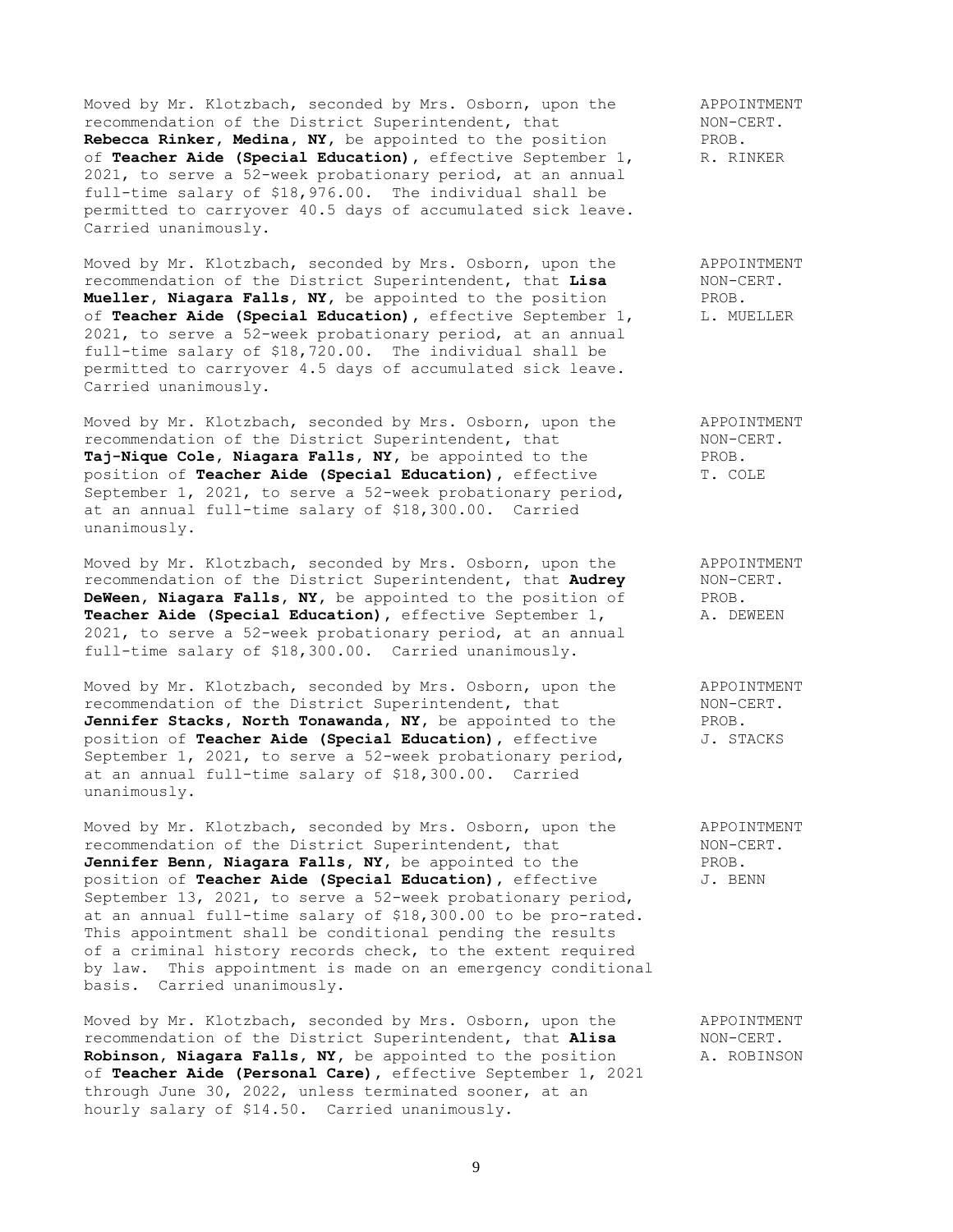Moved by Mr. Klotzbach, seconded by Mrs. Osborn, upon the APPOINTMENT recommendation of the District Superintendent, that MON-CERT. recommendation of the District Superintendent, that MON-CERT.<br> **Kelly Guidie, Lockport, NY**, be appointed to the position K. GUIDIE Kelly Guidie, Lockport, NY, be appointed to the position of **Teacher Aide (Personal Care),** effective September 1, 2021 through June 30, 2022, unless terminated sooner, at an hourly salary of \$14.50. Carried unanimously.

Moved by Mr. Klotzbach, seconded by Mrs. Osborn, upon the APPOINTMENT recommendation of the District Superintendent, that **Geness** NON-CERT. Joy, Waterport, NY, be appointed to the position of G. JOY **Teacher Aide (Personal Care),** effective September 1, 2021 through June 30, 2022, unless terminated sooner, at an hourly salary of \$14.50. Carried unanimously.

Moved by Mr. Klotzbach, seconded by Mrs. Osborn, upon the APPOINTMENT recommendation of the District Superintendent, that MON-CERT. recommendation of the District Superintendent, that Autumn Smith, Niagara Falls, NY, be appointed to the A. SMITH position of **Teacher Aide (Personal Care),** effective September 1, 2021 through June 30, 2022, unless terminated sooner, at an hourly salary of \$14.50. Carried unanimously.

Moved by Mr. Klotzbach, seconded by Mrs. Osborn, upon the APPOINTMENT recommendation of the District Superintendent, that **Nautica** NON-CERT. **Darrell, Niagara Falls, NY,** be appointed to the position of M. DARRELL **Teacher Aide (Personal Care),** effective September 1, 2021 through June 30, 2022, unless terminated sooner, at an hourly salary of \$14.50. Carried unanimously.

Moved by Mr. Klotzbach, seconded by Mrs. Osborn, upon the APPOINTMENT<br>recommendation of the District Superintendent, that MON-CERT. recommendation of the District Superintendent, that **Melissa Kijanka, Newfane, NY,** be appointed to the position M. KIJANKA of **Teacher Aide (Personal Care),** effective September 1, 2021 through June 30, 2022, unless terminated sooner, at an hourly salary of \$14.50. Carried unanimously.

Moved by Mr. Klotzbach, seconded by Mrs. Osborn, upon the APPOINTMENT recommendation of the District Superintendent, that MON-CERT.<br> **Ashleigh Krentz, Lockport, NY**, be appointed to the A. KRENTZ Ashleigh Krentz, Lockport, NY, be appointed to the position of **Teacher Aide (Personal Care),** effective September 1, 2021 through June 30, 2022, unless terminated sooner, at an hourly salary of \$14.50. Carried unanimously.

Moved by Mr. Klotzbach, seconded by Mrs. Osborn, upon the APPOINTMENT<br>recommendation of the District Superintendent, that Tammy MON-CERT. recommendation of the District Superintendent, that Tammy Newton, Newfane, NY, be appointed to the position of T. NEWTON **Teacher Aide (Personal Care),** effective October 4, 2021 through June 30, 2022, unless terminated sooner, at an hourly salary of \$14.50. This appointment shall be conditional pending the results of a criminal history records check, to the extent required by law. This appointment is made on an emergency conditional basis. Carried unanimously.

Moved by Mr. Klotzbach, seconded by Mrs. Osborn, upon the APPOINTMENT recommendation of the District Superintendent, that  $NON-CENT$ . **Valerie Beam, Albion, NY,** be appointed to the position of PROB. Teacher Aide (Non-Special Education), effective V. BEAM September 1, 2021, to serve a 52-week probationary period, at an annual full-time salary of \$18,300.00. This appointment shall be conditional pending the results of a criminal history records check, to the extent required by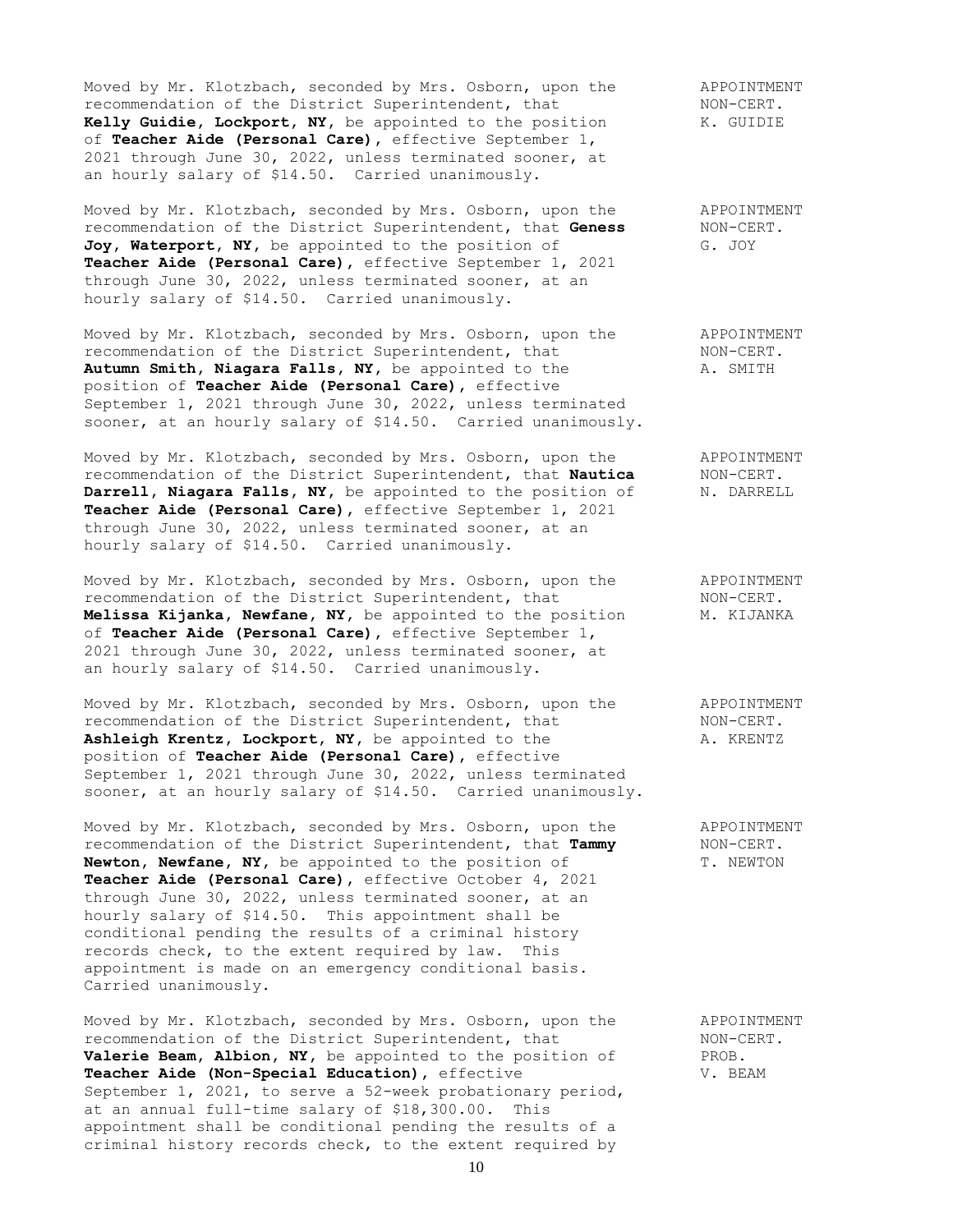law. This appointment is made on an emergency conditional basis. Carried unanimously.

Moved by Mr. Klotzbach, seconded by Mrs. Osborn, upon the APPOINTMENT<br>recommendation of the District Superintendent, that MON-CERT. recommendation of the District Superintendent, that **Kathleen Geier, Lockport, NY,** be appointed to the position PROB. of **Teacher Aide (Non-Special Education),** effective K. GEIER September 1, 2021, to serve a 52-week probationary period, at an annual full-time salary of \$18,300.00. Carried unanimously.

Moved by Mr. Klotzbach, seconded by Mrs. Osborn, upon the APPOINTMENT recommendation of the District Superintendent, that NON-CERT. **Judith Czapla, Sanborn, NY,** be appointed to the position PROB. of **Cleaner,** effective August 20, 2021, to serve a 26-week J. CZAPLA probationary period, at an hourly salary of \$13.27. The individual shall be permitted to carryover 31.5 days of accumulated sick leave. Ms. Czapla shall have a leave of absence in the job classification of Teacher Aide (Special Education), unless and until she is appointed on permanent status in the job classification of Cleaner. Carried unanimously.

Moved by Mr. Klotzbach, seconded by Mrs. Osborn, upon the APPOINTMENT recommendation of the District Superintendent, that Jenny NON-CERT. recommendation of the District Superintendent, that **Jenny** NON-CERT.<br> **Walker, Lockport, NY,** be appointed to provisional status PROVISIONAL Walker, Lockport, NY, be appointed to provisional status in the position of **Keyboard Specialist**, effective  $J$ . WALKER September 13, 2021, at an annual full-time salary of \$32,140.00 to be pro-rated. This appointment shall be conditional pending the results of a criminal history records check, to the extent required by law. This appointment is made on an emergency conditional basis. Carried unanimously.

Moved by Mr. Klotzbach, seconded by Mrs. Osborn, upon APPOINTMENT the recommendation of the District Superintendent, NON-CERT. that **Candi Curry, Secretary II,** having successfully FERMANENT completed her probationary period, be appointed to C. CURRY permanent status, effective September 9, 2021. Carried unanimously.

Moved by Mr. Klotzbach, seconded by Mrs. Osborn, upon APPOINTMENT the recommendation of the District Superintendent, NON-CERT. Moved by Mr. Klotzbach, seconded by Mrs. Osborn, upon and PPOINTMENT<br>
the recommendation of the District Superintendent, NON-CERT.<br>
that Jenna Snell, Keyboard Specialist, having and PERMANENT successfully completed her probationary period, be  $J.$  SNELL appointed to permanent status, effective October 14, 2021. Carried unanimously.

Moved by Mr. Klotzbach, seconded by Mrs. Osborn, upon and APPOINTMENT<br>the recommendation of the District Superintendent, that MON-CERT. the recommendation of the District Superintendent, that MON-CERT. **Rachel Cunningham, Teacher Aide (Special Education),** PERMANENT having successfully completed her probationary period, The CUNNINGHAM be appointed to permanent status, effective October 18, 2021. Carried unanimously.

Moved by Mr. Klotzbach, seconded by Mrs. Osborn, upon APPOINTMENT the recommendation of the District Superintendent, that MON-CERT.<br> **Josephine Wolcott, School Nurse,** having successfully FERMANENT Josephine Wolcott, School Nurse, having successfully completed her probationary period, be appointed to  $J. WOLCOTT$ permanent status, effective October 25, 2021. Carried unanimously.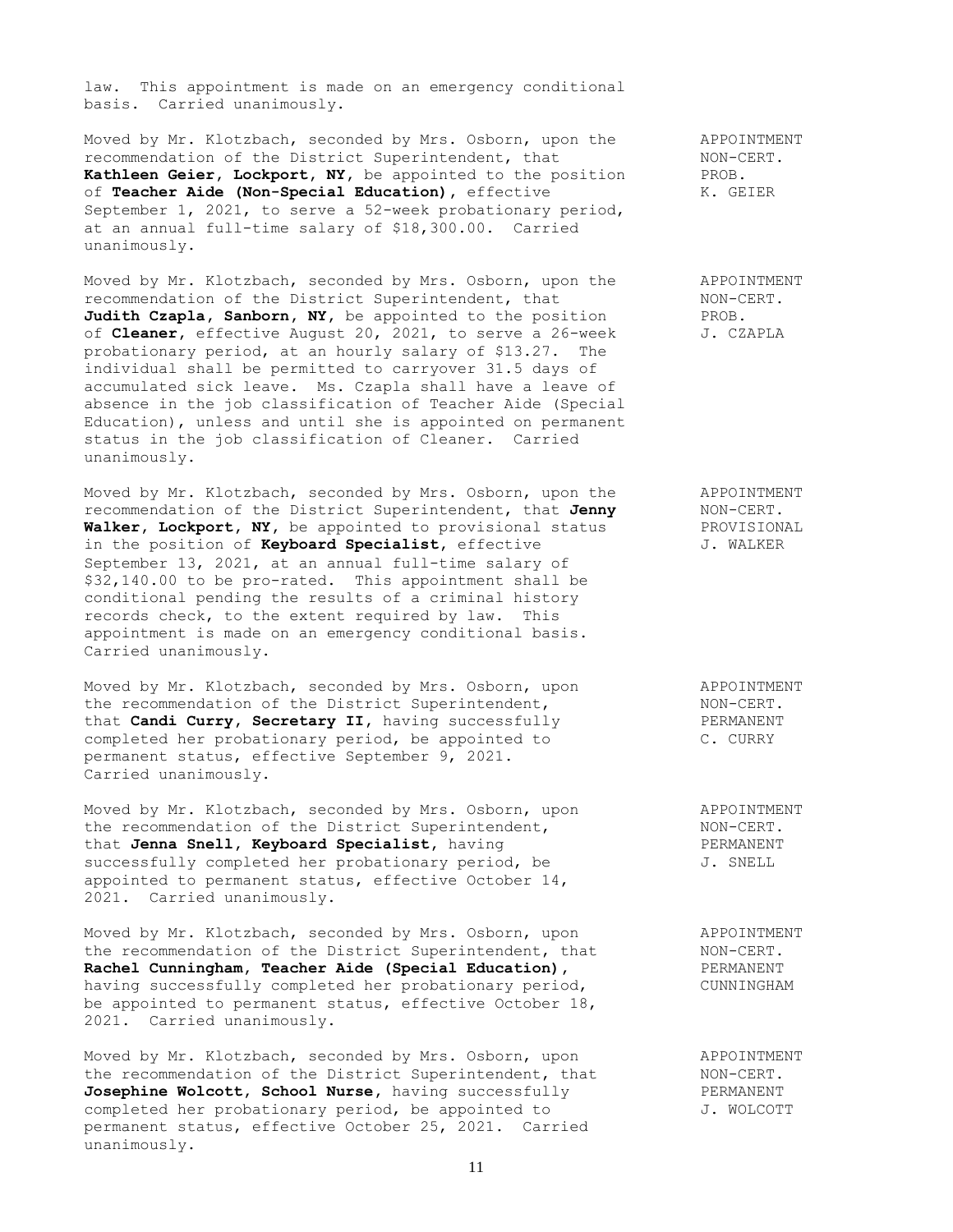Moved by Mr. Klotzbach, seconded by Mrs. Osborn, upon appointment<br>the recommendation of the District Superintendent, that MON-CERT.<br> **Catherine Snyder, Teacher Aide (Special Education)**, The PERMANENT the recommendation of the District Superintendent, that Catherine Snyder, Teacher Aide (Special Education), having successfully completed her probationary period, C. SNYDER be appointed to permanent status, effective October 25, 2021. Carried unanimously.

Moved by Mr. Klotzbach, seconded by Mr. Kropp, upon the APPOINTMENT recommendation of the District Superintendent, that the VOLUNTEER following individuals are hereby appointed to serve as **Volunteer** with no compensation, on an as-needed basis, as determined by the District Superintendent, to perform services including assisting students with individual and group lessons, observing students during academic activities and other related services and activities, and/or to promote and aid BOCES programs.

**Justin Barker Buffalo, NY Effective Dates: 9/21/21-6/22/22**

**Mollie McDonough Lockport, NY Effective Dates: 9/2/21-12/23/21**

**Hayden Schmitt North Tonawanda, NY Effective Dates: 8/9/21-6/25/22** Carried unanimously.

Moved by Mr. Klotzbach, seconded by Mr. Kropp, upon the APPOINTMENT<br>recommendation of the District Superintendent, that SUBSTITUTE recommendation of the District Superintendent, that **William Morgan, Lockport, NY,** who will apply for TEACHER transitional A certification in security operations 7-12, (CERTIFIED) is hereby appointed as **Substitute Security Operations** W. MORGAN **7-12 Teacher**, in accordance with the agreement between the Orleans/Niagara BOCES and the Orleans/Niagara BOCES Teachers' Association, effective September 1, 2021 through June 30, 2022, unless terminated sooner, at a salary of NPC 1 (\$41,500). Mr. Morgan shall have a leave of absence in his current job classification of Teacher Aide (Non-Special Education) while he works as a Substitute Security Operations 7-12 Teacher. Carried unanimously.

Moved by Mr. Klotzbach, seconded by Mr. Kropp, upon the APPOINTMENT<br>recommendation of the District Superintendent, that Alex SUBSTITUTE recommendation of the District Superintendent, that Alex Schwartz, Lockport, NY, be appointed, without benefits, TEACHER except as required by law or contract, to the positions (NON-<br>of Per Diem Substitute Teacher (Non-Certified), effective (ERTIFIED of **Per Diem Substitute Teacher (Non-Certified)**, effective CERT<br>September 1, 2021 until approximately November 18, 2021 AND September 1, 2021 until approximately November 18, 2021 and **Building Based Substitute Teacher (Non-Certified)**, BUILDING<br>effective once the per diem substitute assignment comes BASED effective once the per diem substitute assignment comes to an end, at a rate of \$150.00 per full day through SUBSTITUTE June 30, 2022, while he works in a scheduled building TEACHER continuously. Employment shall automatically be (NONdiscontinued effective June 30, 2022, unless employment CERTIFIED) is terminated sooner. Mr. Schwartz will be on a leave A. SCHWARTZ of absence from his Teacher Aide (Special Education) position while serving as a Per Diem Substitute Teacher and Building Based Substitute Teacher. Service shall be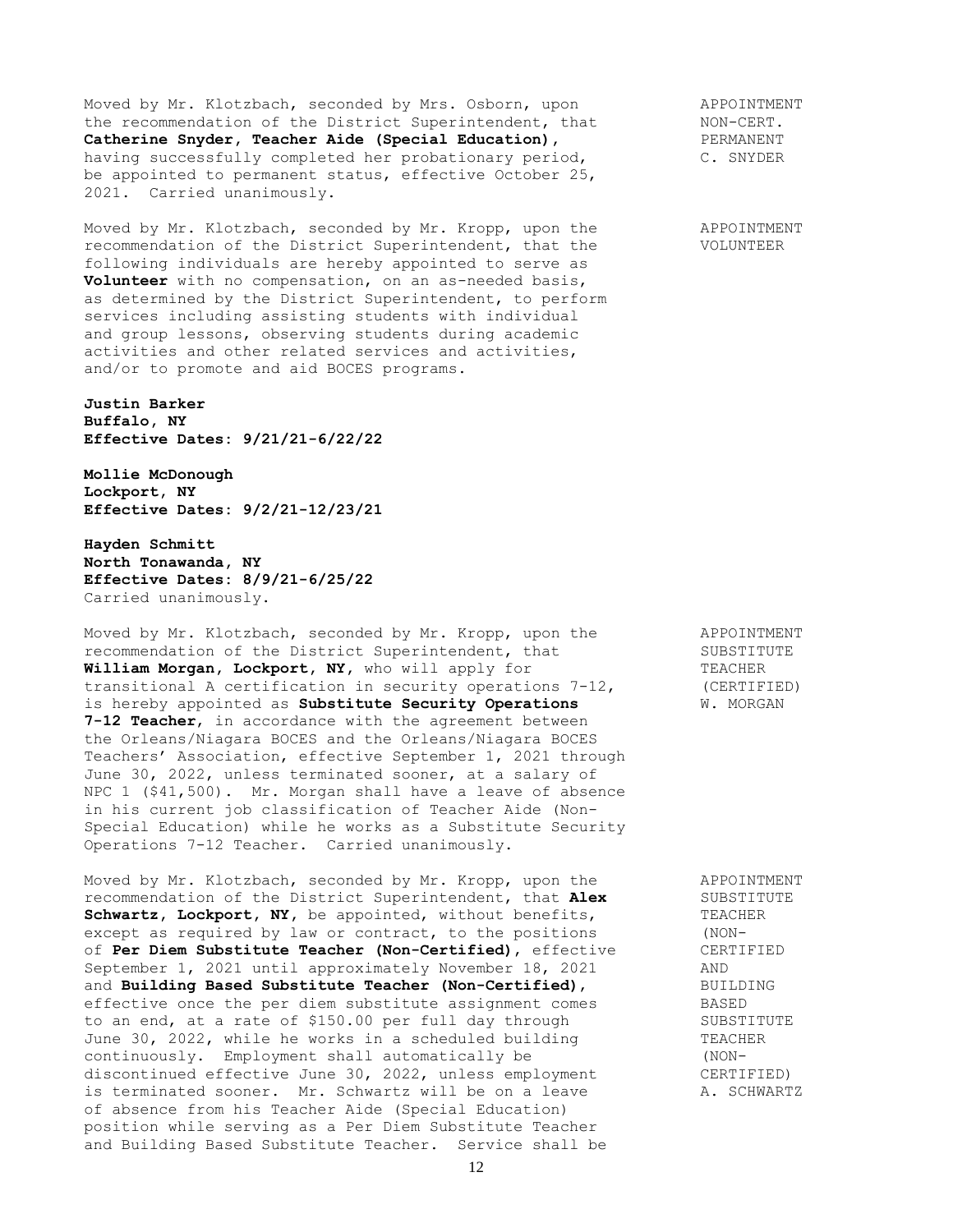at-will and at the pleasure of the Board of Education. This resolution shall be administered by the District Superintendent. Carried unanimously.

Moved by Mr. Cancemi, seconded by Mr. McDermott, upon the FIELD recommendation of the District Superintendent, that the TRIP following field trips be approved:

1) 8 students and 4 adults from Niagara CTEC traveling to Albany, NY, on November 7-9, 2021 for New York State SkillsUSA leadership training at a cost of \$2,500.00.

Carried unanimously.

Moved by Mr. Cancemi, seconded by Mr. McDermott, upon the EMPLOYEE recommendation of the District Superintendent, that the  $OF$  THE following individuals receive a \$800.00 stipend as 2020- YEAR following individuals receive a \$800.00 stipend as 2020-2021 recipients of the Employee of the Year award: STIPENDS

**Matthew Anastasi – Teacher Sabrina Stabler – Clerical Robert Heschke – Maintenance Robert Robinson – Administrator Paul Nawotka – Staff Specialist April Matson – Teacher Aide Linda Shakoor – Adult Education** Carried unanimously.

Moved by Mr. Cancemi, seconded by Mr. McDermott, upon the SUBSTITUTE<br>recommendation of the District Superintendent, that Carol EMPLOYEE OF recommendation of the District Superintendent, that **Carol** EMPLOYEE **Hausrath** receive a \$300.00 stipend as the 2020-2021 THE YEAR **Hausrath** receive a \$300.00 stipend as the 2020-2021 THE YEA<br>recipient of the Substitute Employee of the Year award. STIPEND recipient of the Substitute Employee of the Year award. Carried unanimously. 2020-2021

Moved by Mr. Klotzbach, seconded by Mrs. Osborn, upon the EMPLOYEE recommendation of the District Superintendent, that the OF THE following resolutions be accepted and placed in the meeting YEAR minutes: AWARDS

1) WHEREAS, **Matthew Anastasi** has served with distinction as an employee of the Orleans/Niagara Board of Cooperative Educational Services since September 1, 2001; and

WHEREAS, he has diligently performed the many, varied, and complex responsibilities which have been assigned to him throughout his employment; and

WHEREAS, his co-workers have selected him as the 2020-2021 recipient of the teachers' employee recognition award;

NOW, THEREFORE, BE IT RESOLVED, that the Orleans/Niagara BOCES, recognizing his devotion and commitment to the BOCES organization, congratulates Matthew Anastasi on his selection for the employee recognition award; and

BE IT FURTHER RESOLVED, that this resolution be placed within the minutes to become a permanent part of the record of the board of education.

2020-2021

2020-2021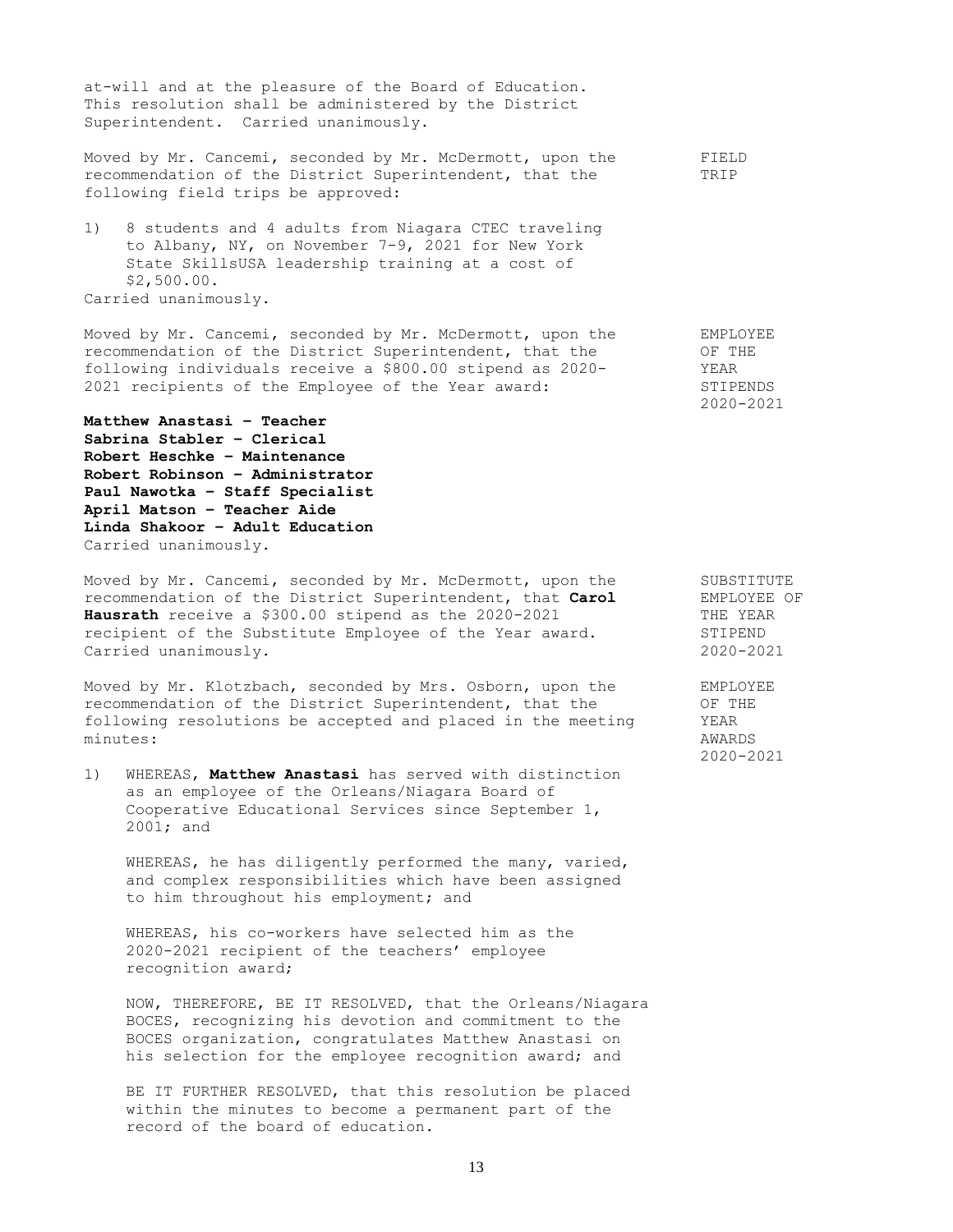2) WHEREAS, **April Matson** has served with distinction as an employee of the Orleans/Niagara Board of Cooperative Educational Services since December 7, 1990; and

WHEREAS, she has diligently performed the many, varied, and complex responsibilities which have been assigned to her throughout her employment; and

WHEREAS, her co-workers have selected her as the 2020- 2021 recipient of the teacher aide employee recognition award;

NOW, THEREFORE, BE IT RESOLVED, that the Orleans/Niagara BOCES, recognizing her devotion and commitment to the BOCES organization, congratulates April Matson on her selection for the employee recognition award; and

BE IT FURTHER RESOLVED, that this resolution be placed within the minutes to become a permanent part of the record of the board of education.

3) WHEREAS, **Sabrina Stabler** has served with distinction as an employee of the Orleans/Niagara Board of Cooperative Educational Services since July 20, 2020; and

WHEREAS, she has diligently performed the many, varied, and complex responsibilities which have been assigned to her throughout her employment; and

WHEREAS, her co-workers have selected her as the 2020-2021 recipient of the secretaries' employee recognition award;

NOW, THEREFORE, BE IT RESOLVED, that the Orleans/Niagara BOCES, recognizing her devotion and commitment to the BOCES organization, congratulates Sabrina Stabler on her selection for the employee recognition award; and

BE IT FURTHER RESOLVED, that this resolution be placed within the minutes to become a permanent part of the record of the board of education.

4) WHEREAS, **Robert Robinson** has served with distinction as an employee of the Orleans/Niagara Board of Cooperative Educational Services since October 3, 2016; and

WHEREAS, he has diligently performed the many, varied, and complex responsibilities which have been assigned to him throughout his employment; and

WHEREAS, his co-workers have selected him as the 2020- 2021 recipient of the administrators' employee recognition award;

NOW, THEREFORE, BE IT RESOLVED, that the Orleans/Niagara BOCES, recognizing his devotion and commitment to the BOCES organization, congratulates Robert Robinson on his selection for the employee recognition award; and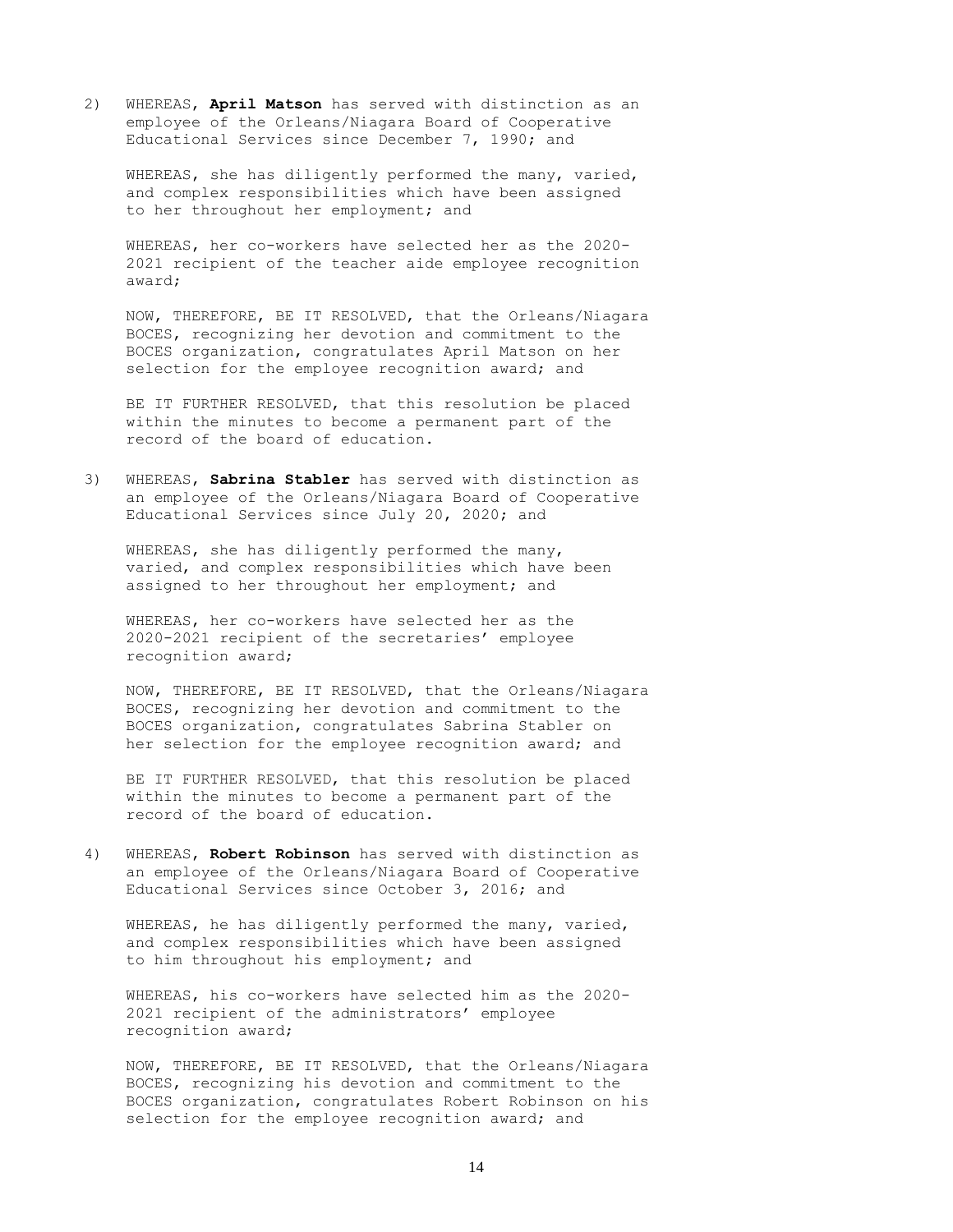BE IT FURTHER RESOLVED, that this resolution be placed within the minutes to become a permanent part of the record of the board of education.

5) WHEREAS, **Paul Nawotka** has served with distinction as an employee of the Orleans/Niagara Board of Cooperative Educational Services since August 26, 2002; and

WHEREAS, he has diligently performed the many, varied, and complex responsibilities which have been assigned to him throughout his employment; and

WHEREAS, his co-workers have selected him as the 2020- 2021 recipient of the staff specialists' employee recognition award;

NOW, THEREFORE, BE IT RESOLVED, that the Orleans/Niagara BOCES, recognizing his devotion and commitment to the BOCES organization, congratulates Paul Nawotka on his selection for the employee recognition award; and

BE IT FURTHER RESOLVED, that this resolution be placed within the minutes to become a permanent part of the record of the board of education.

6) WHEREAS, **Robert Heschke** has served with distinction as an employee of the Orleans/Niagara Board of Cooperative Educational Services since January 9, 1989; and

WHEREAS, he has diligently performed the many, varied, and complex responsibilities which have been assigned to him throughout his employment; and

WHEREAS, his co-workers have selected him as the 2020-2021 recipient of the technical, maintenance, and custodial services' employee recognition award;

NOW, THEREFORE, BE IT RESOLVED, that the Orleans/ Niagara BOCES, recognizing his devotion and commitment to the BOCES organization, congratulates Robert Heschke on his selection for the employee recognition award; and

BE IT FURTHER RESOLVED, that this resolution be placed within the minutes to become a permanent part of the record of the board of education.

7) WHEREAS, **Linda Shakoor** has served with distinction as an employee of the Orleans/Niagara Board of Cooperative Educational Services since July of 2000; and

WHEREAS, she has diligently performed the many, varied, and complex responsibilities which have been assigned to her throughout her employment; and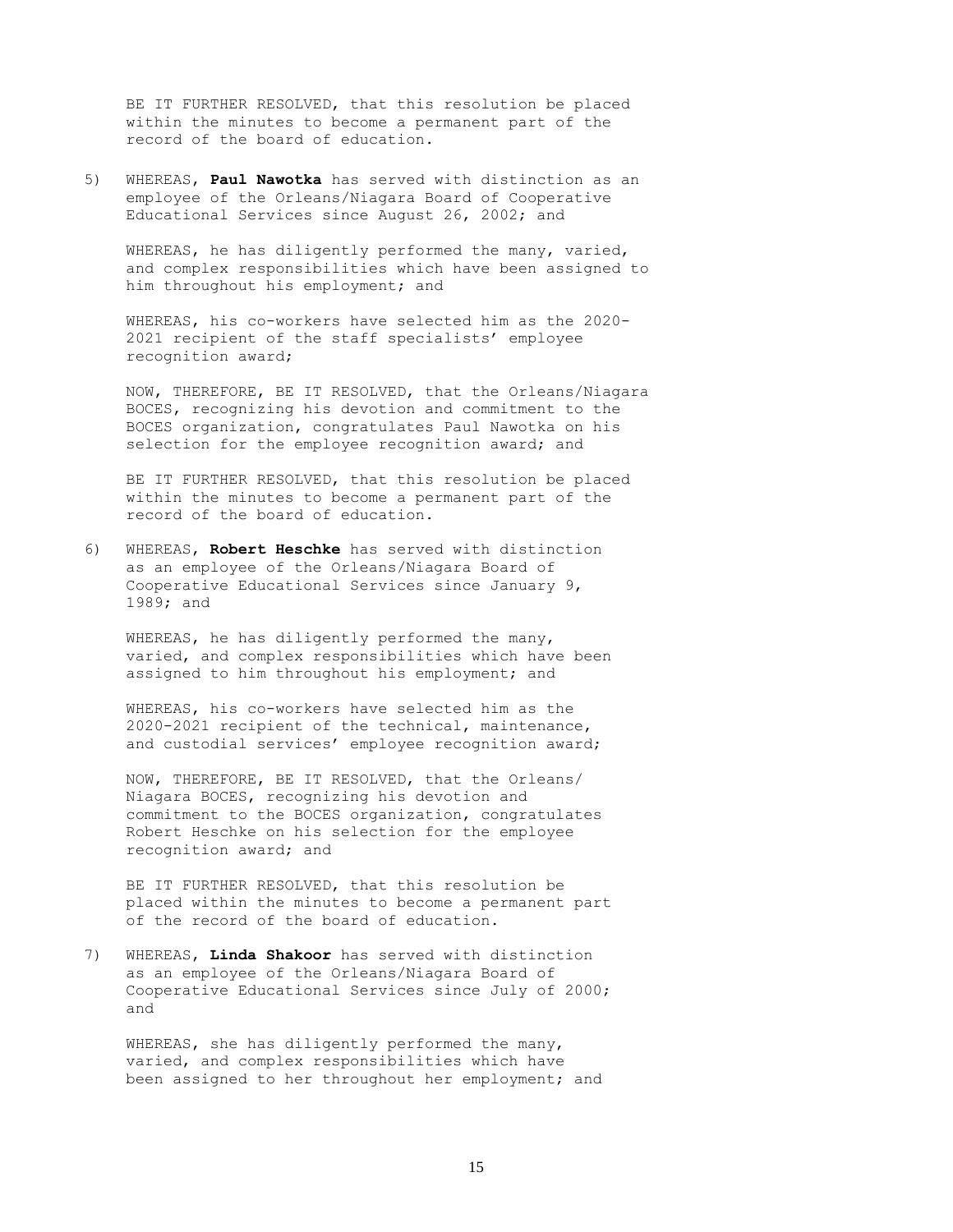WHEREAS, her co-workers have selected her as the 2020-2021 recipient of the continuing education employee recognition award;

NOW, THEREFORE, BE IT RESOLVED, that the Orleans/ Niagara BOCES, recognizing her devotion and commitment to the BOCES organization, congratulates Linda Shakoor on her selection for the employee recognition award; and

BE IT FURTHER RESOLVED, that this resolution be placed within the minutes to become a permanent part of the record of the board of education.

8) WHEREAS, **Carol Hausrath** has served with distinction as a substitute employee of the Orleans/Niagara Board of Cooperative Educational Services since September 2011; and

WHEREAS, she has diligently performed the many, varied, and complex responsibilities which have been assigned to her throughout her employment; and

WHEREAS, her co-workers have selected her as the 2020-2021 recipient of the substitute employee recognition award;

NOW, THEREFORE, BE IT RESOLVED, that the Orleans/ Niagara BOCES, recognizing her devotion and commitment to the BOCES organization, congratulates Carol Hausrath on her selection for the substitute employee recognition award; and

BE IT FURTHER RESOLVED, that this resolution be placed within the minutes to become a permanent part of the record of the board of education. Carried unanimously.

Moved by Mr. Klotzbach, seconded by Mrs. Osborn, that WORKERS' the Orleans/Niagara BOCES hereby provides Workers' COMP. Compensation coverage for career and technical education COVERAGE students who serve as unpaid Interns for cooperating FOR CTE employers, to the maximum extent allowable by law. The mologers, to the maximum extent allowable by law. STUDENTS Carried unanimously. AS INTERNS

Moved by Mr. Klotzbach, seconded by Mrs. Covell, upon RESIGNATION the recommendation of the District Superintendent, that C. TARBOX the resignation of **Christina Tarbox, Teacher Aide (Special Education),** be accepted effective at the end of the day on August 31, 2021. Carried unanimously.

Moved by Mr. Klotzbach, seconded by Mrs. Covell, upon RESIGNATION the recommendation of the District Superintendent, SZCZYGIELSKI that the resignation (due to retirement) of **Donna Szczygielski, Teacher Aide (Special Education),** be accepted effective November 7, 2021. Carried unanimously.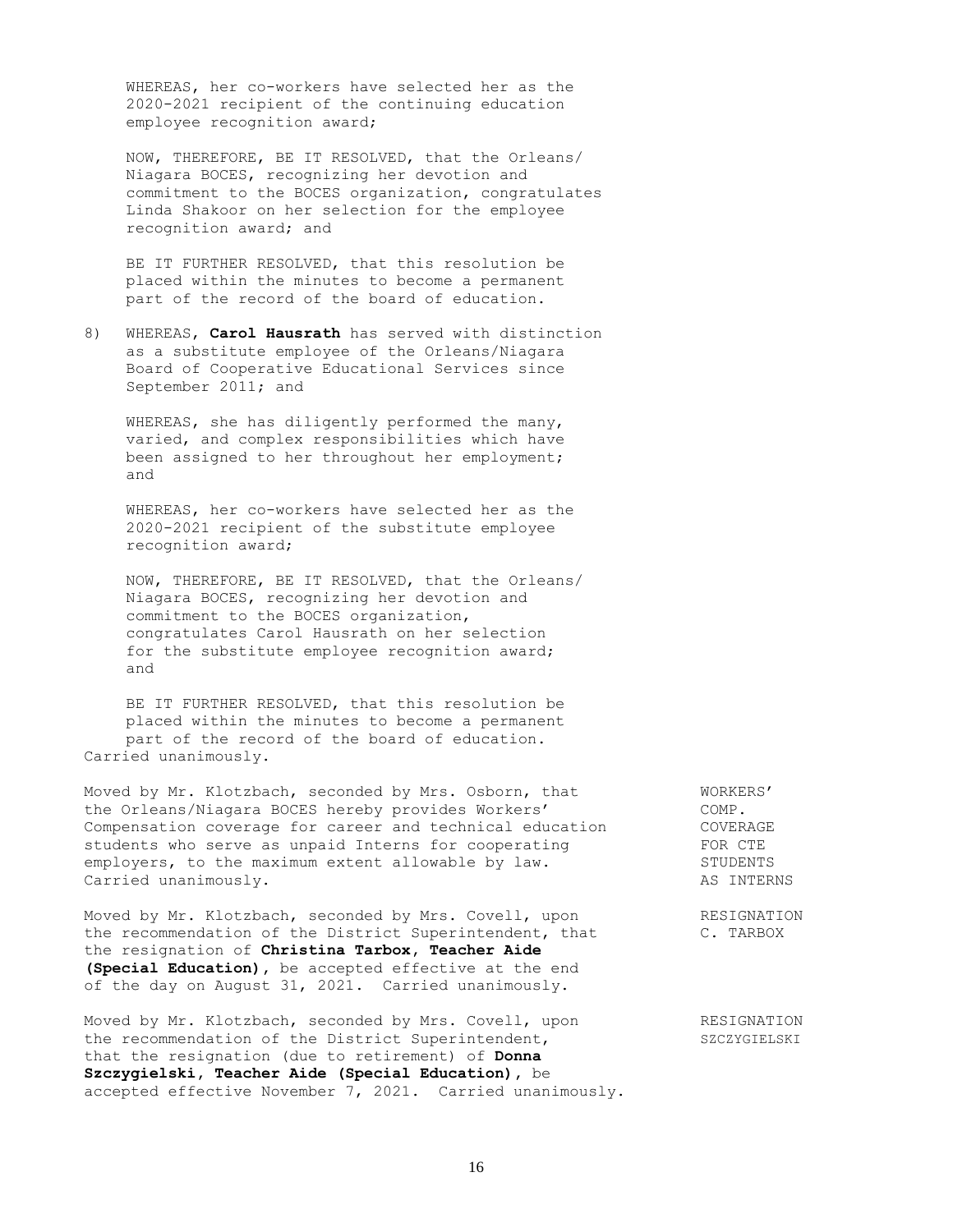Moved by Mr. Klotzbach, seconded by Mrs. Covell, upon APPOINTMENT the recommendation of the District Superintendent, that CERT. PROB. Moved by Mr. Klotzbach, seconded by Mrs. Covern, apon and the recommendation of the District Superintendent, that CERT. PROB.<br> **Lorrina Kostuk-Madonia, Youngstown, NY,** who has  $L$ . KOSTUKinternship certification in the areas of school business MADONIA leader and school district leader, is hereby appointed to probationary status in the tenure area of **Coordinator**, in accordance with the agreement between the Orleans/ Niagara BOCES and the Orleans/Niagara BOCES Administrators and Supervisors Association, effective September 9, 2021 through September 8, 2025, at an annual twelve-month salary of \$86,000, to be pro-rated. The District Superintendent is authorized to credit the employee with up to forty-three (43) days of unused sick leave from her teaching position. The resignation of Ms. Kostuk-Madonia from the position of Teacher of Speech and Hearing Handicapped shall be accepted, effective at the end of the day on September 8, 2021. Carried unanimously.

Moved by Mrs. Covell, seconded by Mrs. Woodside, upon the APPOINTMENT recommendation of the District Superintendent, that pursuant MENTOR to the Orleans/Niagara BOCES mentoring program plan and regulations of the Commissioner of Education (8 NYCCR Sections 80.34(b)(2) and 100.2 (dd)), that the following individual(s) be appointed to serve as a Mentor, with the effective dates indicated below, unless terminated sooner, at a stipend of \$500 for the school year (to be pro-rated if an individual's service as a Mentor commences after September 1, 2021 or is discontinued prior to June 30, 2022). The appointment of the individual(s) is contingent upon their participation in any required training as scheduled by the BOCES.

| Name                 | <b>Effective Dates</b> |
|----------------------|------------------------|
| Sandra Henn          | $9/1/21 - 6/30/22$     |
| <b>Nicole Leslie</b> | $9/1/21 - 6/30/22$     |
| Carried unanimously. |                        |

Moved by Mrs. Covell, seconded by Mrs. Woodside, upon the APPOINTMENT recommendation of the District Superintendent, that MON-CERT. recommendation of the District Superintendent, that Patricia Gross, Medina, NY, be appointed to the position P. GROSS of **Teacher Aide (Personal Care),** effective September 8, 2021 through June 30, 2022, unless terminated sooner, at an hourly salary of \$14.50. Carried unanimously.

Moved by Mrs. Covell, seconded by Mrs. Woodside, upon the APPOINTMENT recommendation of the District Superintendent, that MON-CERT. recommendation of the District Superintendent, that MON-CI<br> **Margret Nawrocki, Youngstown, NY,** be appointed to the PROB. Margret Nawrocki, Youngstown, NY, be appointed to the position of Physical Therapist, effective September 9, M. NAWROCKI 2021, to serve a 52-week probationary period, at the same salary as her provisional appointment. Carried unanimously.

Moved by Mrs. Covell, seconded by Mrs. Woodside, upon the APPOINTMENT recommendation of the District Superintendent, that MON-CERT. recommendation of the District Superintendent, that **Bernadette Frank, Lockport, NY,** be appointed to the PROB. position of .8 FTE Occupational Therapist, effective B. FRANK September 9, 2021, to serve a 52-week probationary period, at the same salary as her provisional appointment. Carried unanimously.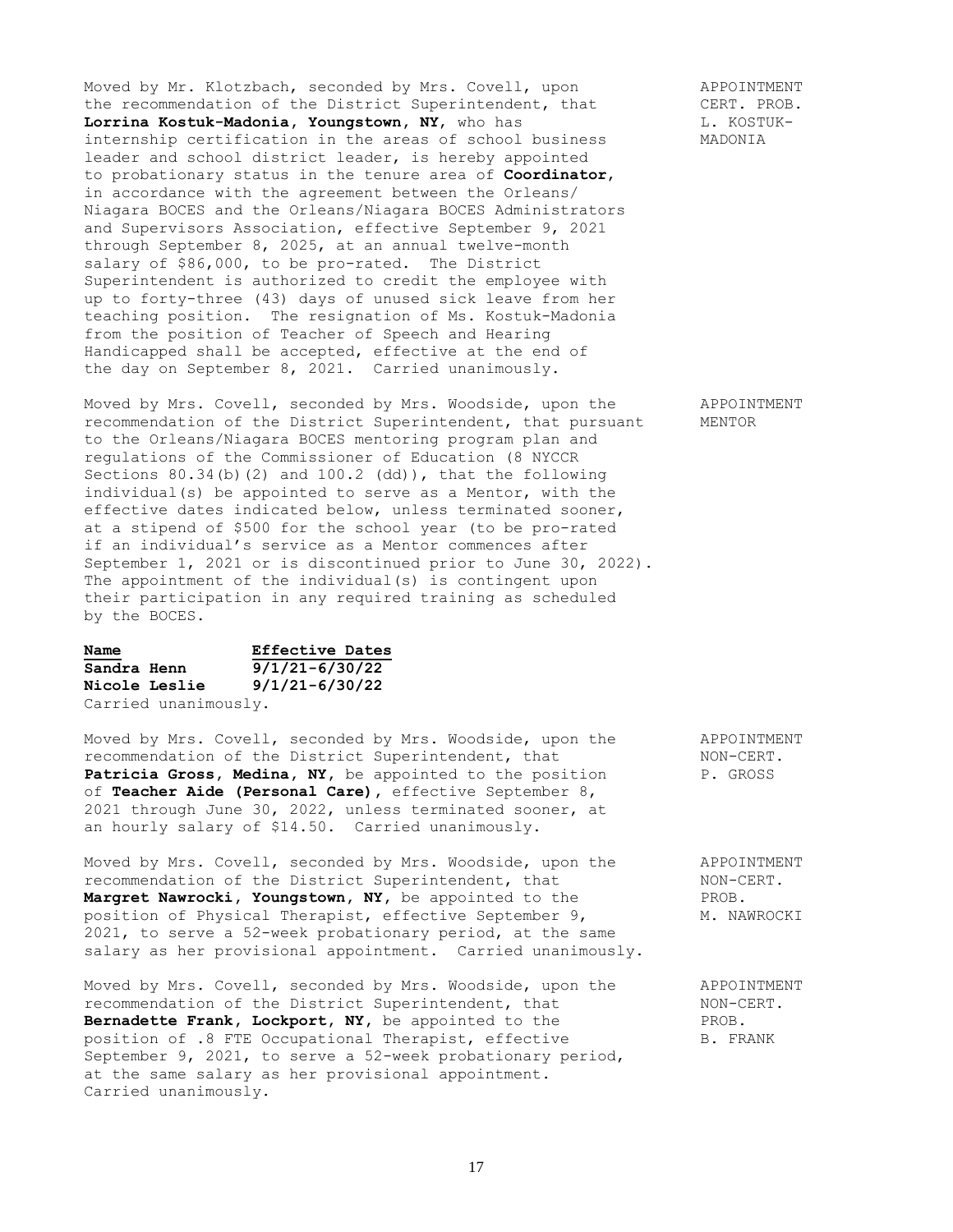Moved by Mr. Kropp, seconded by Mrs. Swearingen, upon the CONFERENCE recommendation of the District Superintendent, that the REQUESTS following conference requests be approved:

- 1) **Stephanie Bevacqua**, EPE Distance Education Train the Trainer, Albany, NY, September 15-17, 2021. Est. cost: \$319.06.
- 2) **Melanie Conley,** NYSASBO School Business Management Workshop, Saratoga Springs, NY, November 2-5, 2021. Est. cost: \$867.00. Carried unanimously.

Moved by Mrs. Covell, seconded by Mr. Klotzbach, upon the CHANGE recommendation of the District Superintendent, that **Leah** IN<br> **Rilev. Niagara Falls, NY,** who holds provisional TENURE **Riley, Niagara Falls, NY,** who holds provisional TENUS TENURE<br>certification in school social worker is hereby appointed TAREA certification in school social worker is hereby appointed to probationary status in the tenure area of **Instructional** [1. RILEY **Support Services in Special Education**, in accordance with the agreement between the Orleans/Niagara BOCES and the Orleans/Niagara BOCES Teachers' Association, effective September 1, 2021 until the end of the day on August 31, 2025, at a salary of NPC 3 (\$43,000) plus the annual master's degree stipend (\$1,200). This resolution supersedes and replaces the probationary appointment resolution that was adopted at the August 11, 2021 board meeting. Carried unanimously.

Moved by Mrs. Covell, seconded by Mr. Klotzbach, upon the CHANGE recommendation of the District Superintendent, that **Carin** IN<br>**Farina. Gasport. NY**, who holds provisional certification TENURE Farina, Gasport, NY, who holds provisional certification TENUREN TENUREN TENUREN CONTENTS TREA in school social worker, is hereby appointed to probationary status in the tenure area of **Instructional** C. FARINA **Support Services in Special Education**, in accordance with the agreement between the Orleans/Niagara BOCES and the Orleans/Niagara BOCES Teachers' Association, effective September 1, 2021 until the end of the day on August 31, 2025, at a salary of NPC 5 (\$44,400) plus the annual master's degree stipend (\$1,200). This resolution supersedes and replaces the probationary appointment resolution that was adopted at the July 14, 2021 board meeting. Carried unanimously.

Moved by Mr. Klotzbach, seconded by Mrs. Woodside, upon APPOINTMENT<br>the recommendation of the District Superintendent, that SKILLSUSA the recommendation of the District Superintendent, that Julie Roloff, Mathematics Instructor, be appointed to LEAD LEAD<br>the position of SkillsUSA Lead Advisor for the Niagara ADVISOR the position of SkillsUSA Lead Advisor for the Niagara **Career and Technical Education Center**, at a stipend of  $J.$  ROLOFF \$750.00, for the 2021-2022 school year (through June 30, 2022) unless terminated sooner. Carried unanimously.

Moved by Mr. Klotzbach, seconded by Mrs. Woodside, upon APPOINTMENT the recommendation of the District Superintendent, that SKILLSUSA **Sarah Ivory, Mathematics Instructor,** be appointed to the LEAD position of **SkillsUSA Lead Advisor for the Orleans Career** ADVISOR **and Technical Education Center**, at a stipend of \$750.00, S. IVORY for the 2021-2022 school year (through June 30, 2022) unless terminated sooner. Carried unanimously.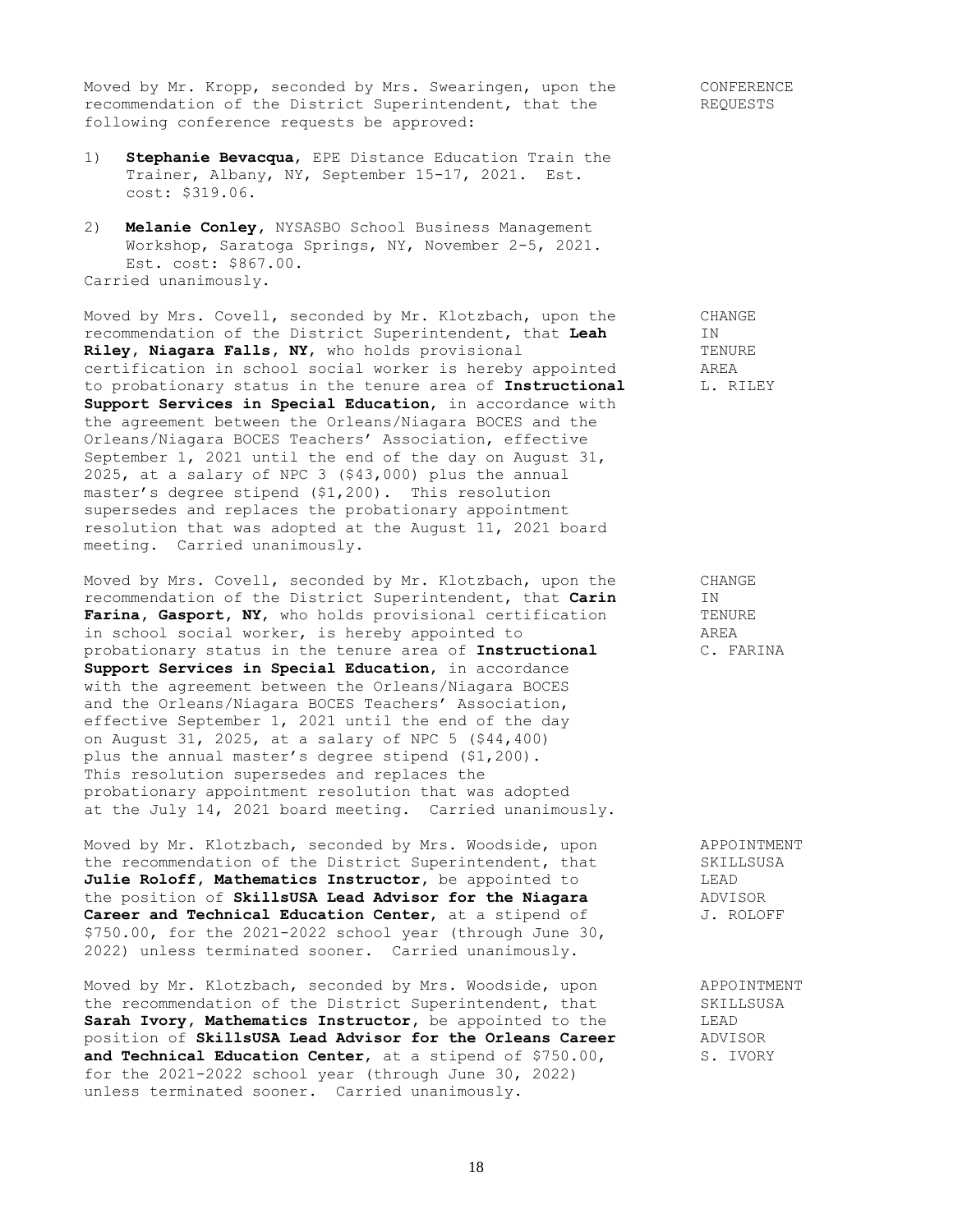Moved by Mr. Klotzbach, seconded by Mrs. Woodside, upon APPOINTMENT the recommendation of the District Superintendent, that PART-TIME **Debra Rettig, Lockport, NY,** be appointed to the position D. RETTIG of **Temporary Part-time As-needed Health Occupations Clinical Instructor**, effective September 1, 2021 through June 30, 2022, unless terminated sooner, at an hourly rate of \$33.33, with no fringe benefits except as required by law. Carried unanimously.

Moved by Mr. Klotzbach, seconded by Mrs. Osborn, that the MEMORANDUM Orleans/Niagara BOCES hereby approved the Memorandum of OF AGREE-Agreement with the BOCES Teachers' Association (BOCESTA), THENT WITH dated September 2, 2021, as submitted. Carried unanimously. BOCESTA

Mrs. Woodside said Lockport CSD is still discussing a BOARD<br>\$500,000 grant. Mrs. Feltz said Barker CSD is hosting an MEMBER \$500,000 grant. Mrs. Feltz said Barker CSD is hosting an MEMBER<br>open house on September 15, 2021. Two adults per student COMMENTS open house on September 15, 2021. Two adults per student will be permitted to attend and everyone must wear a mask. Mr. Grabowski said Medina CSD board members have been invited to tour the Orleans Center in late September or early October.

Moved by Mr. Klotzbach, seconded by Mr. Kropp, to enter EXECUTIVE executive session at 8:15 p.m. to discuss matters leading SESSION to the employment of particular individuals, matters regarding the employment history of particular individuals, collective negotiations with the CSEA clerical unit, collective negotiations with the CSEA custodial/maintenance unit, collective negotiations with the Administrators and Supervisors Association, and collective negotiations with the CSEA teacher aide unit. Carried unanimously.

Moved by Mr. Klotzbach, seconded by Mr. Cancemi, to reconvene the meeting at 8:33 p.m. Carried unanimously.

Moved by Mr. Klotzbach, seconded by Mr. Cancemi, upon the APPOINTMENT recommendation of the District Superintendent, that MON-CERT.<br> **Melissa Kathan, North Tonawanda, NY,** be appointed to M. KATHAN Melissa Kathan, North Tonawanda, NY, be appointed to service in the job classification of **Labor Relations Specialist,** as approved by the Orleans County Civil Service Department, pending jurisdictional classification, effective September 27, 2021, at a full-time twelve month salary of \$95,000, to be pro-rated. The individual shall receive benefits in accordance with the terms and conditions of employment for nonbargaining unit administrators and supervisors. Carried unanimously.

Moved by Mr. McDermott, seconded by Mrs. Swearingen, The Mondelling CONTRACTS that the District Superintendent is authorized to AND enter into contracts and agreements regarding and an agreements of the AGREMENTS COVID-19 testing of staff and/or students. Such FOR contracts and agreements may provide for Orleans/Niagara COVID-19 BOCES' defense and indemnification of other parties. TESTING Carried unanimously.

Moved by Mr. Cancemi, seconded by Mrs. Woodside, to ADJOURNMENT adjourn the meeting at 8:34 p.m. Carried unanimously.